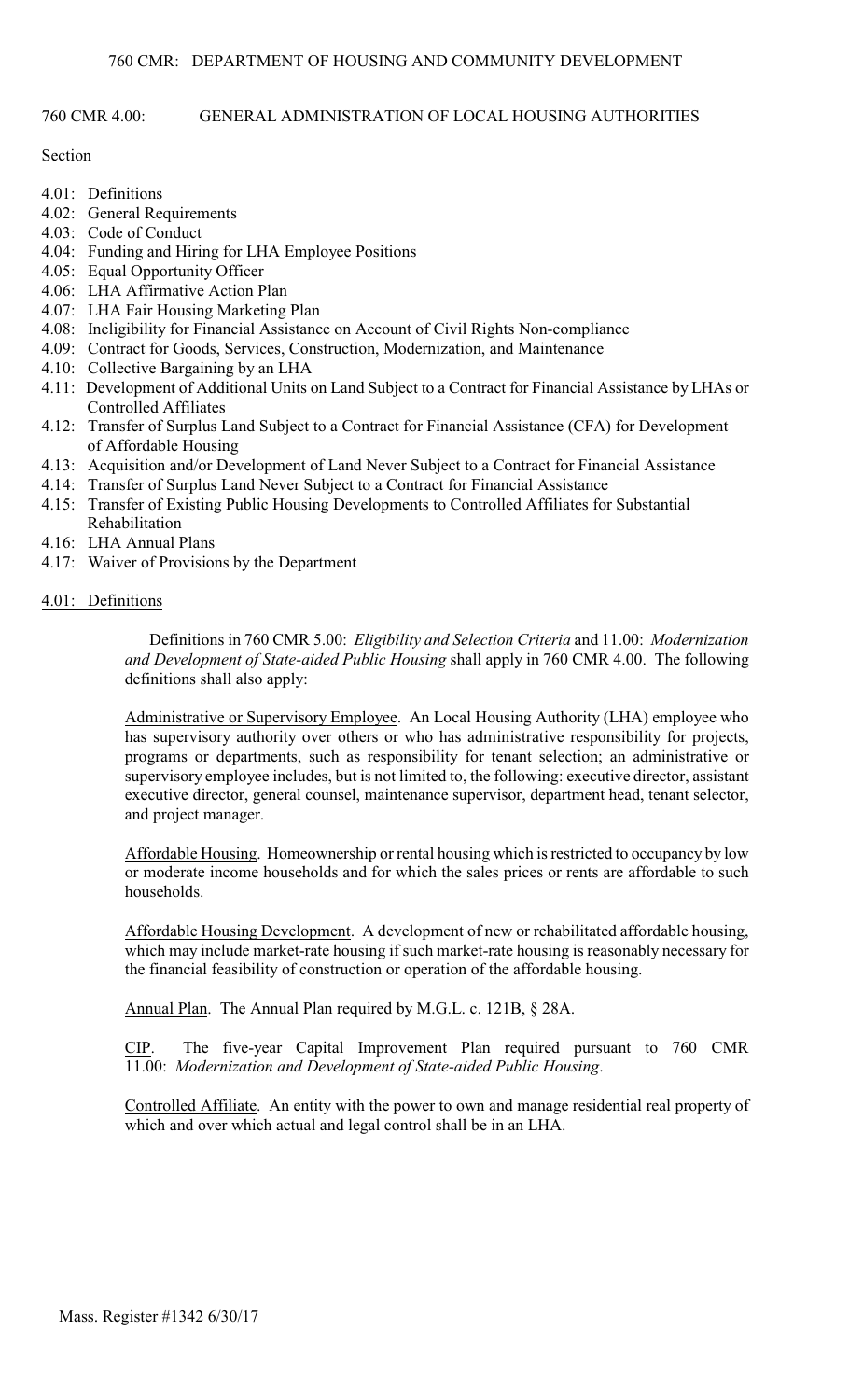Corrective Action Plan. A written plan adopted by an LHA stating how it will correct deficiencies found by the Department after its review in the Monitoring Program defined in 760 CMR 4.01: Monitoring Program.

Department. The Department of Housing and Community Development.

HUD. The U.S. Department of Housing and Urban Development.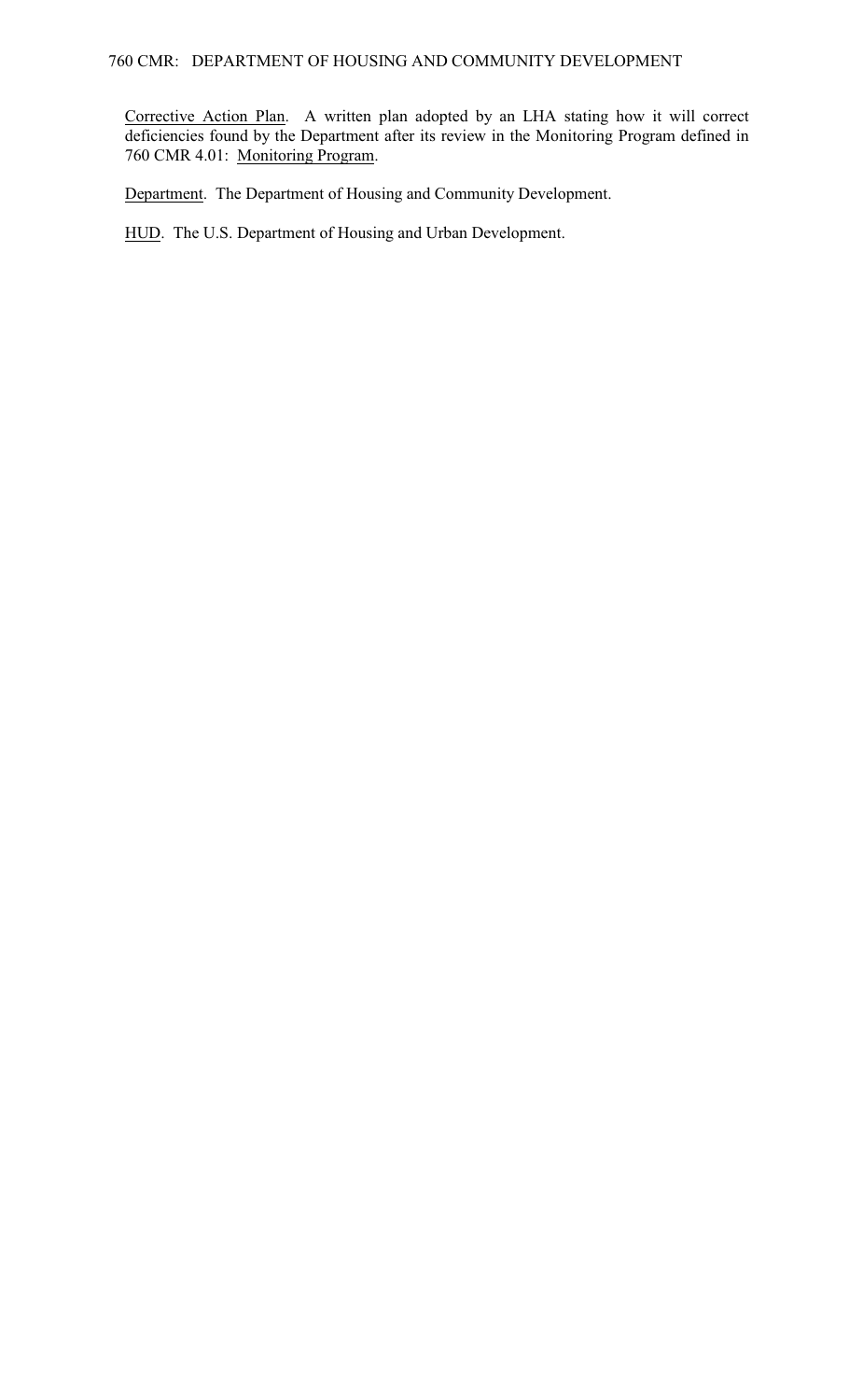#### 4.01: continued

Immediate Family. A person, his or her spouse and their parents, grandparents, children, grandchildren, brothers, and sisters, including in-laws.

Low or Moderate Income Household. A household with gross income at or less than 80% of area median household income as most recently determined by the U.S. Department of Housing and Urban Development (HUD) adjusted for household size.

 by low or moderate income households. Market-rate housing may be made available for Market-rate Housing. Homeownership or rental housing which is not restricted to occupancy occupancy by households without regard to income. Market-rate housing may also include housing to be occupied by households for which there are specified maximum income limits in excess of 80% up to 150% of area median income.

Minority Business Enterprise (MBE). A business organization owned and controlled 51% or more by one or more minority persons and certified as such by the Massachusetts Supplier Diversity Office (SDO) or successor agencies.

Monitoring Program. The monitoring program established pursuant to M.G.L. c. 121B, § 26B.

Supplier Diversity Office (SDO). The office of the Massachusetts Executive Office for Administration and Finance's Operational Services Division established under M.G.L. c. 7, § 61 whose mission is to increase business opportunities for M/WBEs.

Veteran. A Veteran as defined in M.G.L. c. 4, § 7(43).

Women Business Enterprise (WBE). A business organization owned and controlled 51% or more by one or more women and certified as such by the Massachusetts Supplier Diversity Office (SDO).

### 4.02: General Requirements

(1) Each LHA shall administer its operations in a fair and consistent manner. Such administration shall include but not be limited to;

 other conspicuous location for each of its developments in accordance with the Department's a reasonably convenient means to communicate with the LHA and to take steps necessary to access the LHA's programs and opportunities. Information to be posted by the LHA shall (a) creating and maintaining a website or web page and keeping and posting key information on its website, in its central office and on the wall of the community center or guidelines, so that tenants, applicants, local and state officials and the general public have include: LHA office hours, the names, addresses, phone numbers, email addresses or other means of contact for the LHA's Executive Director and Assistant Director (if any), all LHA board members, and senior staff; information for tenants on how to report maintenance problems; copies of its Annual Plan, and; any other items required under 760 CMR 4.00. (b) properly maintaining its property within budget.

(c) using administrative and financial procedures and policies prescribed in the Department's guidelines.

(d) posting in a conspicuous place in the LHA's central office and on its website or webpage, a notice stating that any individual who believes he or she has been denied employment or housing, discharged, or has suffered discrimination in compensation or in the terms, conditions, or privileges of employment or housing on the basis of race, color, religious creed, national origin, sex, sexual orientation, gender identity, genetic information,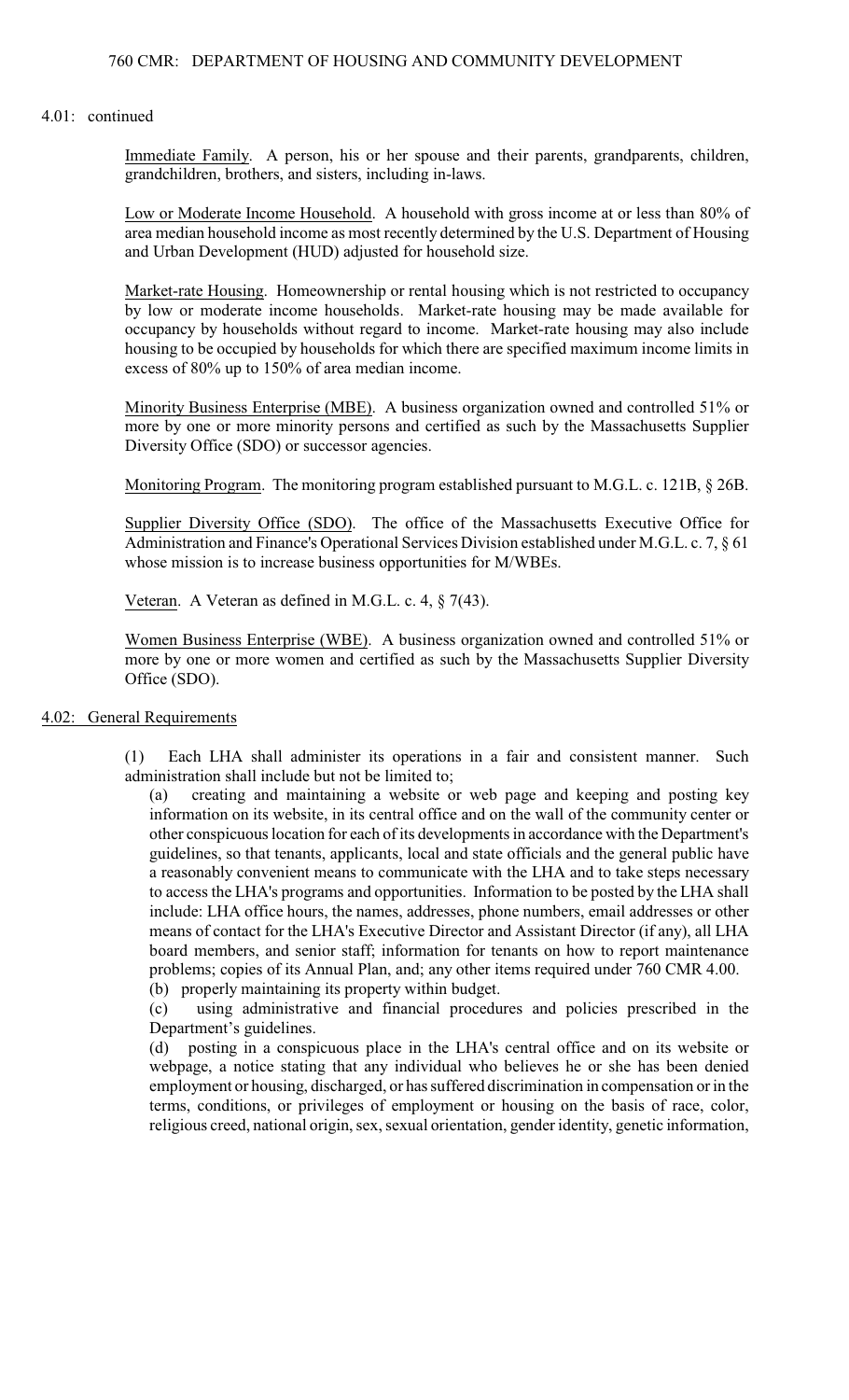age, ancestry, disability, marital status, veteran status, membership in the armed forces, presence of children, or political beliefs, receipt of public assistance rental assistance or housing subsidy or any other basis prohibited by law, has the right to file a complaint with the Massachusetts Commission Against Discrimination (MCAD).

(e) adopting and enforcing appropriate anti-discrimination policies, which meet the requirements of applicable law, including, a policy against sexual and other discriminatory harassment, a language access plan, and a policy for reasonable accommodation on account of disability.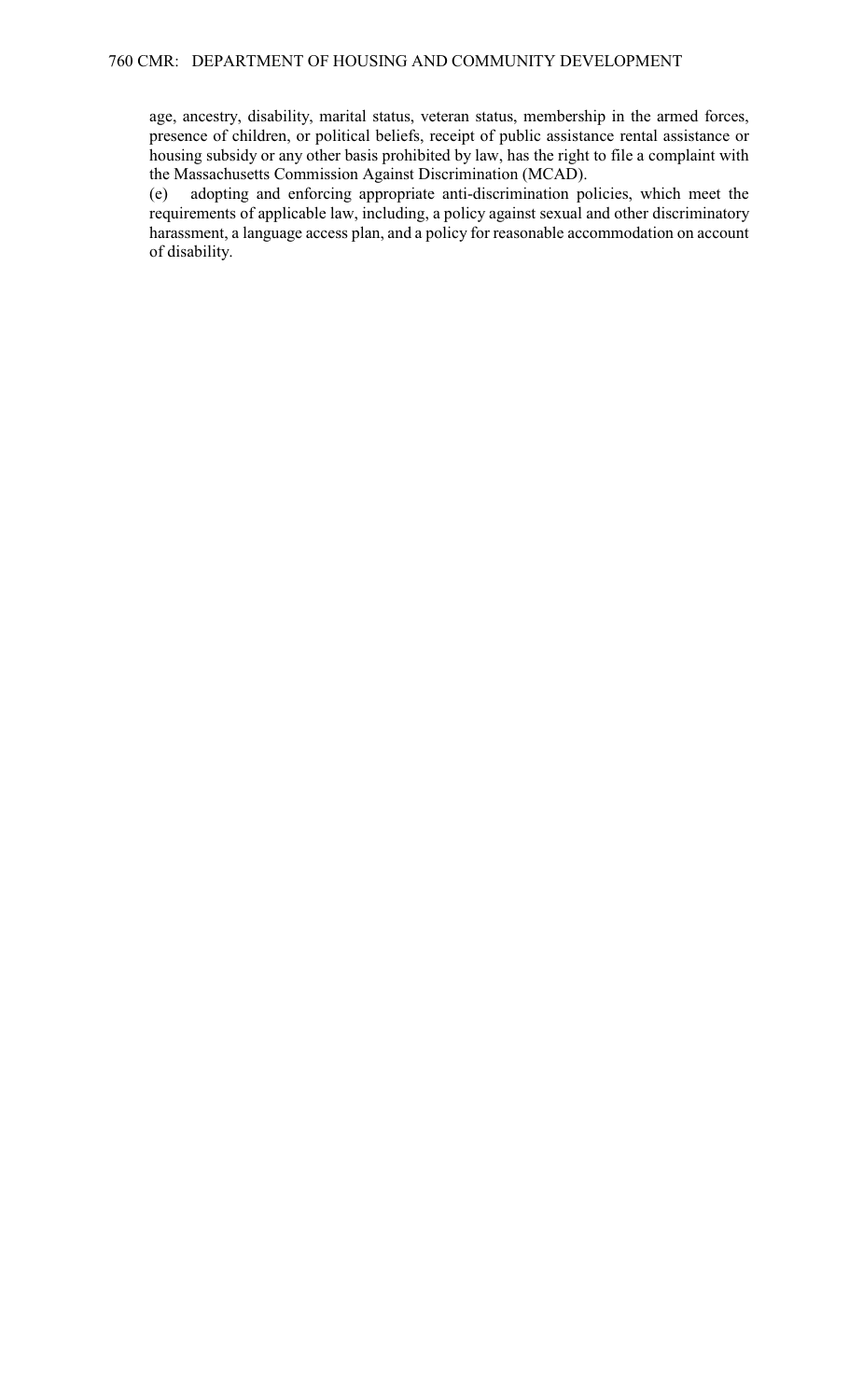### 4.02: continued

(f) giving to an applicant or tenant, who is known not to speak English, information in commonly spoken foreign languages that states that "this is an important document, please contact the (name of the local housing authority) at (phone number of local housing authority) for language assistance".

(g) participating in the Capital Assistance Program as described in 760 CMR 11.08: *Capital Assistance Program*, when required to do so or when such participation would be beneficial to the operation of the LHA.

 (2) The LHA shall post and shall keep posted in a conspicuous place in its central office, on its LHA shall take reasonable alternative measures to make the material conveniently available to applicable rule, policy or regulation; the LHA may charge a reasonable fee for providing a website or webpage, and, if practical, in each development, all rules and policies of the LHA and the regulations of the Department which affect the rights, status, duties or welfare of tenants and their households, together with such other information as required to be posted by Department guidelines. All posted rules and policies shall state the date of last revision and identify a contact person and the means of contact. If postings are repeatedly removed, destroyed or defaced, the tenants. Absence of a posting shall not affect the validity or applicability of rules, policies or regulations. Upon request, a tenant shall, without charge, be provided with one copy of an duplicate copy or copies to the tenant.

 (3) From time to time the Department may develop and issue guidelines and/or standard forms to be used by the LHA in connection with the provisions of 760 CMR 4.00, 5.00: *Eligibility and Selection Criteria*, 6.00: *Occupancy Standards and Tenant Participation for State-aided Housing*, 8.00: *Privacy and Confidentiality*, 11.00: *Modernization and Development of State-aided Public Housing*, 49.00: *Massachusetts Rental Voucher Program* and 53.00: *Alternative Housing Voucher Program* and with reports required by the Department. Each LHA shall employ the current guidelines and the current forms.

## 4.03: Code of Conduct

(1) Standards in M.G.L. c. 268A.

 consultants employed by LHAs are considered to be public officials or employees subject to (a) Applicability to LHA. M.G.L. c. 268A specifies standards of conduct for all Massachusetts public officials and employees. Board members, employees, and professional these standards.

 be improper under the statute, the affected person should consult the State Ethics (b) Prohibitions. M.G.L. c. 268A prohibits improper conduct by public officials and employees. The statute also prohibits conduct which appears to be improper. An LHA board member or employee cannot have a financial interest in contracts with the LHA. An LHA board member or employee cannot accept gifts to influence a decision, and he or she cannot accept compensation, other than that paid by the LHA, in connection with any matter in which the LHA has an interest. The statute contains other standards of conduct that apply to board members and employees. When questions arise as to whether certain conduct may Commission.

(2) Specific Standards Affecting Board Members and Employees. The following specific restrictions shall apply to LHA board members and employees:

(a) Ineligibility of Certain officials to be State-appointed Board Members. An elected or appointed official of a state, county or municipal government, other than a town meeting member, who is in a policy making position as determined by the Department, shall not be eligible for appointment as the state-appointed board member of an LHA. This restriction shall not prohibit reappointment of a currently serving state-appointed board member.

(b) Ineligibility of LHA Board Members for Employment. An LHA board member shall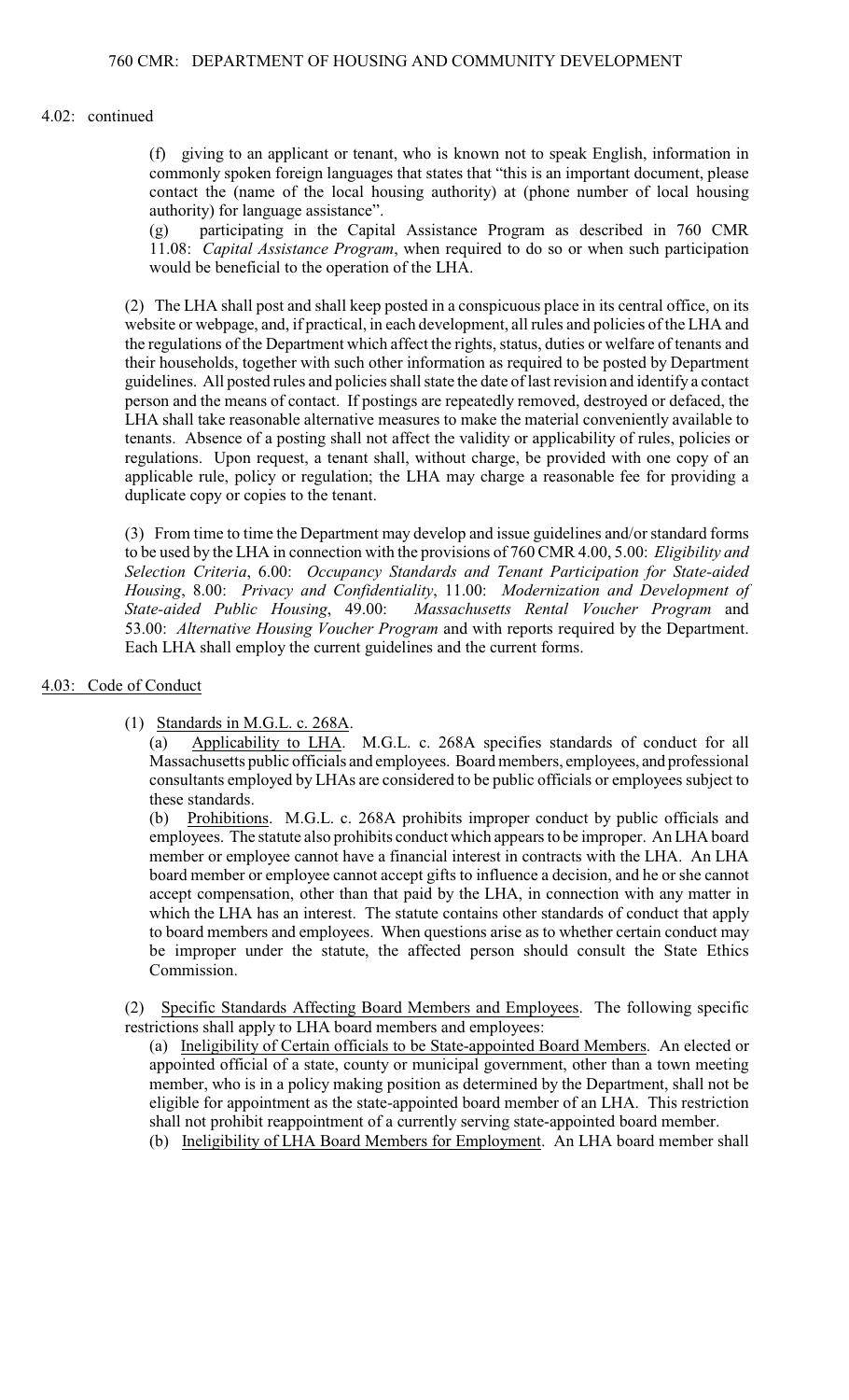not be eligible for any paid position, including temporary or contract work, with the LHA during his or her service as a board member or for a period of one year following the end of such service.

(c) Ineligibility of Certain LHA Employees for Employment as Clerk of the Works. An LHA executive director, assistant executive director, or director of maintenance or modernization shall not be eligible to serve as clerk of the works on any development or modernization project of the LHA for a period of one year following termination of his or her employment with the LHA.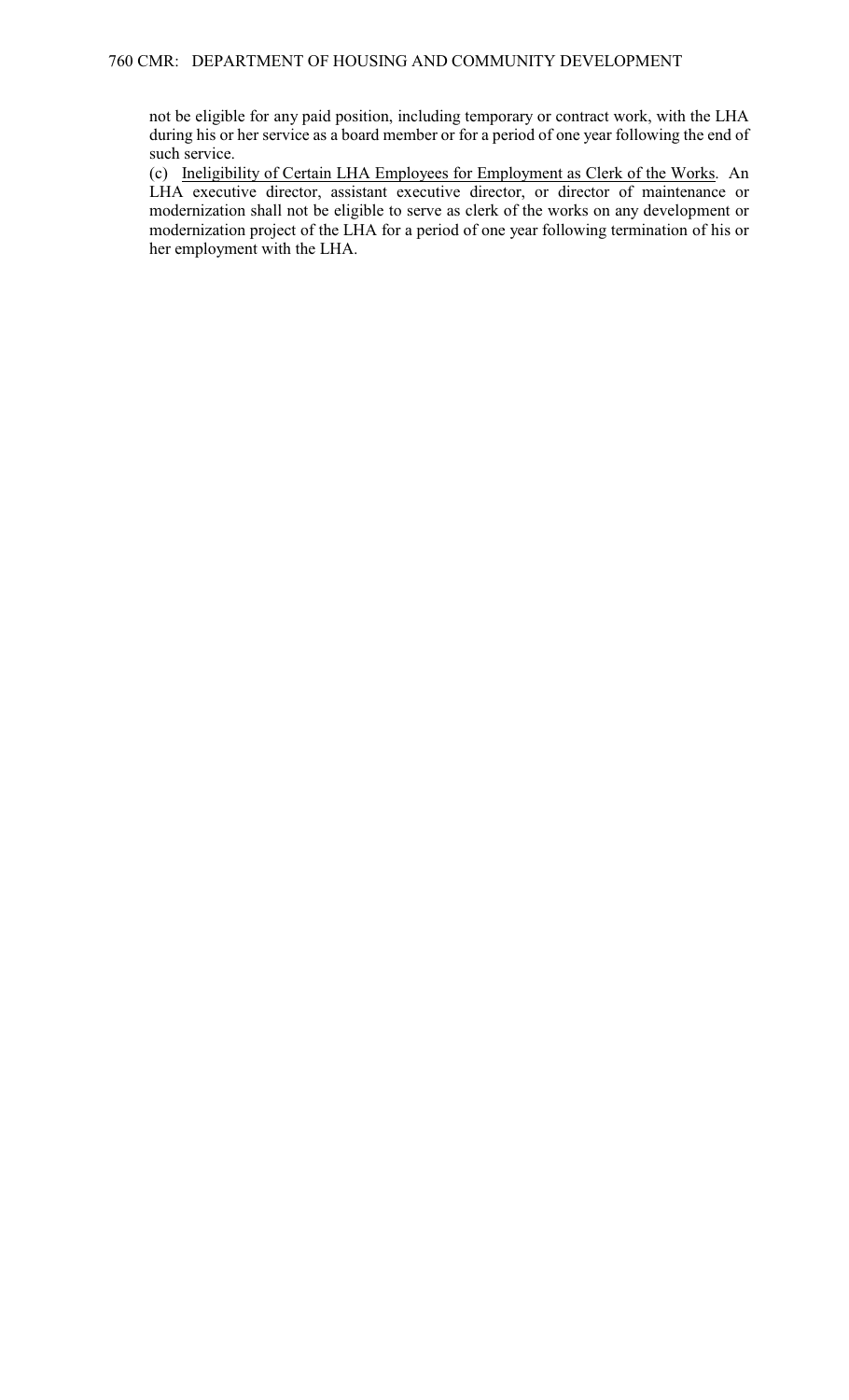#### 4.03: continued

(d) Ineligibility of Family Members for Employment. No member of the immediate family for employment in any capacity at the LHA without the prior written approval of the of an LHA board member or of an administrative or supervisory employee shall be eligible Department. The Department may in its discretion approve employment of such immediate family member provided that there has been compliance with all pertinent hiring standards and procedures, the individual is qualified for the position, and the appointment has not been influenced by any consideration other than merit.

 (e) Restrictions on Supervision by Family Members. No LHA employee shall hold a position in which he or she directly or indirectly would supervise a member of his or her immediate family.

 (f) Restrictions on Purchases of Goods or Services. No LHA shall contract with or purchase goods or services from an LHA board member, employee, or member of the immediate family of such board member or employee, or from any closely held entity in which an LHA board member, an employee, or a member of the immediate family of such board member or employee holds any capital stock or has any beneficial interest.

 (g) Admission or Transfer of an LHA Board Member, Employee, or Family Member as a Tenant. Whenever any LHA board member, any administrative or supervisory employee LHA or seeks a transfer to a different unit, all necessary information shall be forwarded to or any member of the immediate family of such a board member or employee seeks admission as a tenant or seeks admission as a participant in a program administered by the the Department, which shall make the decision on the requested admission or transfer in accordance with applicable procedures.

 without the prior written opinion of the State Ethics Commission that such payment would (h) Restrictions on Rental Assistance to LHA Board Members, Employees, and Family Members. No rental assistance shall be paid for any unit owned in whole or in part by an LHA board member, executive director, rental assistance director, any other employee of an LHA (if such person is an employee in the same municipality as the unit), or a member of any such person's immediate family under any state-funded rental assistance program not be improper. The LHA shall forward a copy of the opinion to the Department.

 organizations to use the property of the LHA for proper purposes benefitting the LHA or its (i) Prevention of Personal Use of LHA Property. No LHA board member or employee shall make personal use of or permit any other person to make personal use of any property belonging to the LHA. The property belonging to the LHA shall be used in furtherance of the LHA's purposes. 760 CMR 4.03(2)(i) shall not be construed to limit the LHA from allowing LTOs, non-profit neighborhood or community groups, or public service tenants.

(j) Restrictions on Gifts or Compensation. No LHA board member or employee or any member of his or her immediate family (whether on his or her own behalf or on behalf of another person or entity) shall request, solicit, receive, or accept any cash, gift or compensation in any amount from any LHA tenant or any person or other entity who or which does or may reasonably be expected to do business with the LHA. No LHA employee may receive compensation (other than from the LHA) for goods or services provided to a tenant whether or not such goods or services are provided during working hours or on LHA property.

 campaign contributions, or conduct political activities during work hours, on LHA property or by use of LHA resources, or shall improperly use his or her official position to coerce or (k) Restrictions on Political Activity. In addition to any restrictions on political activity imposed by federal law, no LHA board member or employee shall solicit or receive influence others in political campaigns.

(l) Preferential Treatment on Account of Board Membership. No family member, friend, business associate, employer, or potential employer or any like person shall be given any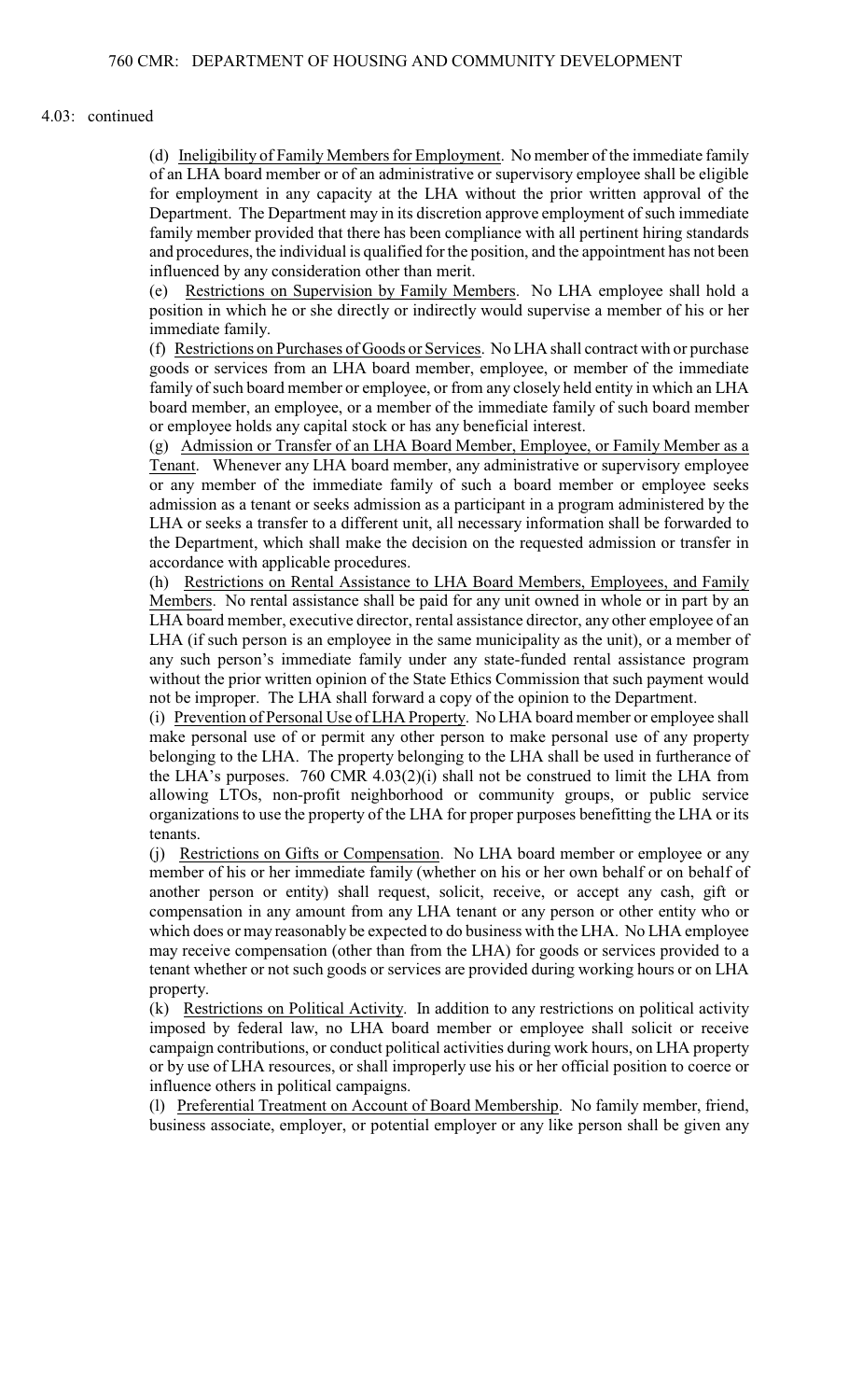preferential treatment by the LHA because of his or her relationship with the board member. A tenant, who is a board member, shall receive no preferential treatment in housing or services because of his or her board membership.

(m) Limitations on a Board Member Who is an Officer of an LTO. A board member who is an officer in a local tenants' organization (LTO) (or other local tenants' association) shall not act on behalf of the LTO (or other tenants' association) before the LHA. An officer of an LTO (or tenants' association) who is a board member shall not contact the LHA or appear at any LHA meeting on behalf of the LTO (or other such association), and he or she shall not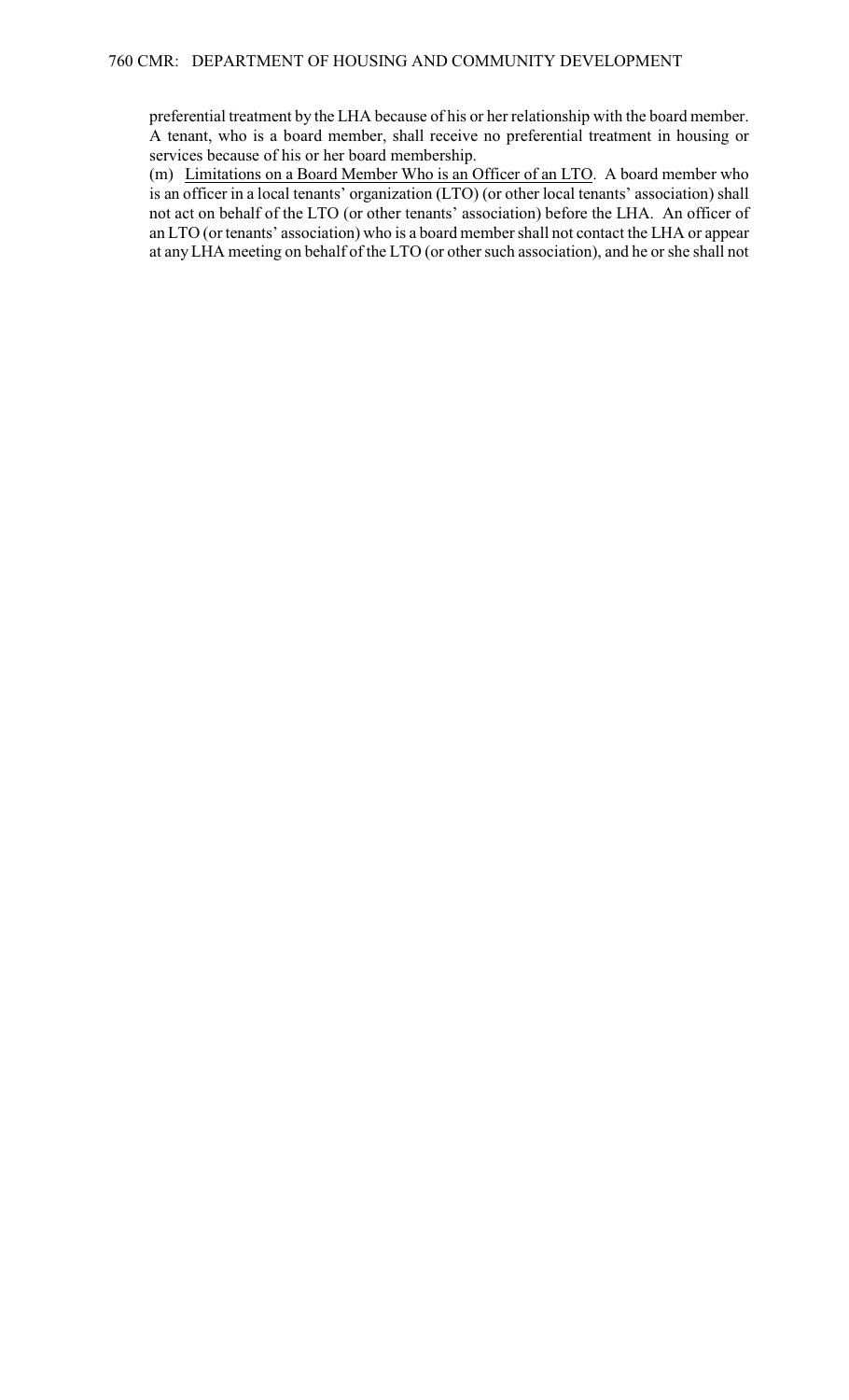#### 4.03: continued

participate as a board member in any matter directly involving the LTO (or other tenants' association) in which he or she is an officer. No LTO (or other tenants' association) shall be given preferential treatment because an officer of the organization is a board member or a member of the family of a board member.

 more of the restrictions in 760 CMR 4.03(2) in a particular situation where there is a good cause (3) Waiver of Restriction for Good Cause. The Department may in its discretion waive one or for the waiver and the conduct is not otherwise prohibited.

(4) Tenant Board Members. The following restrictions shall apply to tenants who are board members of an LHA:

 (a) Laws Restricting Certain Actions. In recognition of the value of a tenant on the board under M.G.L. c. 121B must avoid participating in decisions which affect his "personal in determining whether a tenant board member may participate in making a decision. The personal benefit, financial or otherwise, to the board member (or to a family member or to of an LHA, M.G.L. c. 121B, § 5 requires that one of the four locally appointed board members in a city must be a tenant in the LHA's housing and M.G.L. c. 121B, § 5A requires that one of the four locally appointed or elected board members in a town must be a Tenant in the LHA's housing. The only restriction imposed by the Legislature in M.G.L. c. 121B on participation by a tenant board member in the LHA's business is that he or she may not participate in any decision which affects his or her "personal interest". The board members of an LHA are considered special municipal employees. The Commonwealth's Ethics Law, in M.G.L. c. 268A, § 19 prohibits a special municipal employee from participating in his or her job capacity in any matter in which the employee (or a family member, a business in which he or she holds an office or is employed, or a potential employer with which he or she is negotiating) has a "financial interest". Thus, a tenant board member under the Ethics Law must avoid participating in decisions which affect his or her "financial interest" (the Ethics Commission requires such an interest either to be "direct" or "reasonably foreseeable") and interest". These two statutory requirements should be construed in harmony with each other Ethics Law should not be read to prevent full and effective participation of a tenant member on an LHA board so long as he or she does not use his or her position to derive some direct a business or potential employer described in 760 CMR 4.04(2)).

 not participate in making the decision, unless the matter is one of general application to all such a direct benefit, may be difficult for a board member to make under certain (c) Examples of When a Tenant Board Member May or May Not Participate. A tenant board member shall not participate in discussions or votes regarding any matters which will tenancies or housing units. For example, a member shall not participate in a discussion or (b) Determination of When Not to Participate. The determination (whether a decision would have a direct or other reasonably foreseeable effect on a personal interest) is one which the tenant board member must make initially. He or she should look to see whether the decision would result in some actual benefit to himself or herself (or a family member or a business or potential employer described in 760 CMR 4.04(2)). A benefit is something of more than minimal value which the board member (or family member or business or potential employer described in 760 CMR 4.04(2)) might receive depending on the board's vote. In the event that a vote could result in such a benefit to the board member (or family member or business or potential employer described in 760 CMR 4.04(2)), he or she should tenants in a housing program. The question, whether a decision could be considered to have circumstances. In such a case the member should request advice from the Ethics Commission, which has established procedures for giving both formal and informal advice. affect his or her tenancy or housing unit exclusively, or which will benefit a number of tenancies or housing units, including the tenant member's unit, but exclude other similar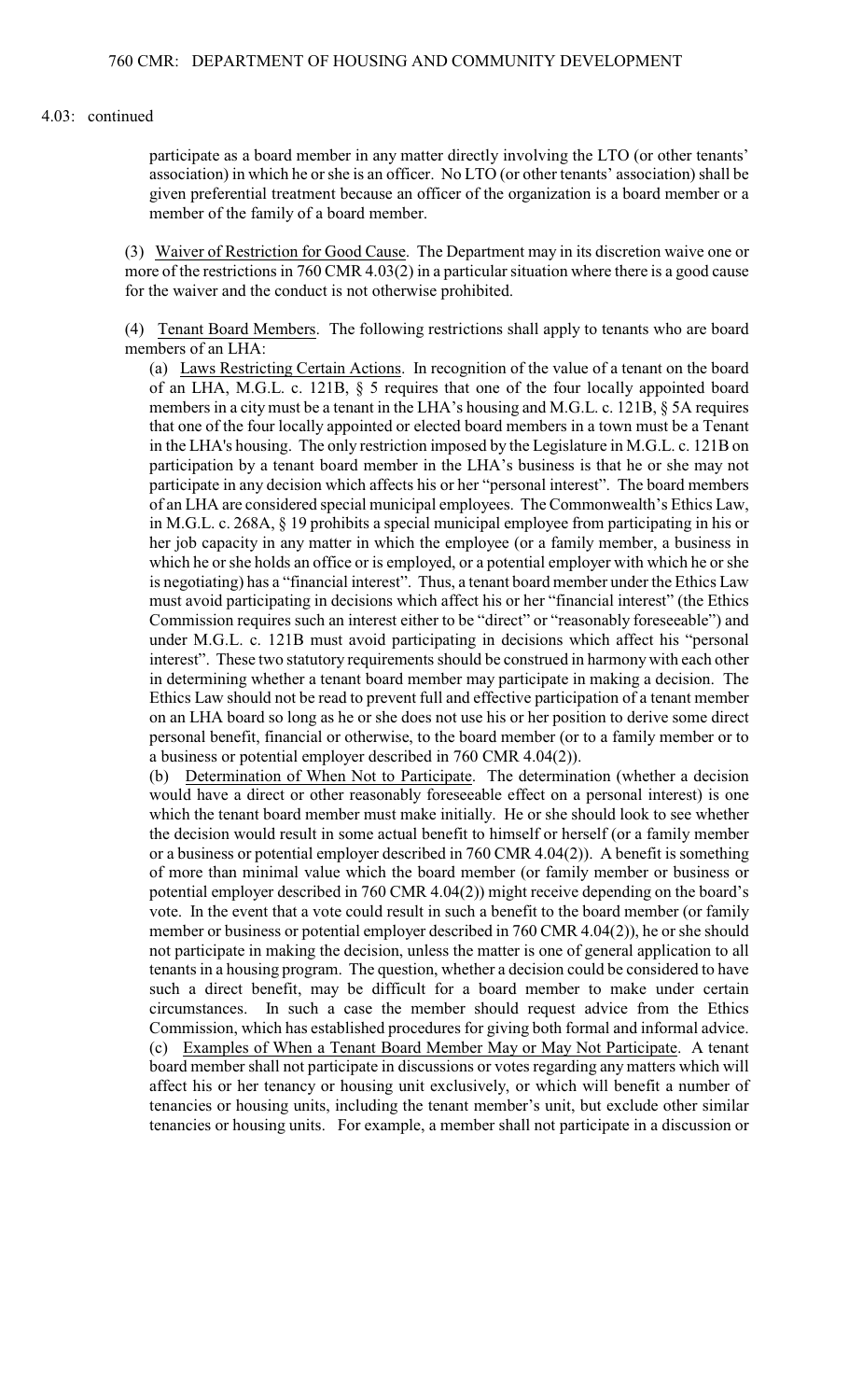participate in a discussion or vote on policy matters which will confer a benefit on himself vote to provide new appliances to a number of selected units, including the member's own unit and excluding other units which also need new appliances. A tenant member may participate in a discussion or vote on policy matters if they will apply to all tenants in the same housing program equally, such as lease provisions, rules and procedures, but should not or herself (or a family member or to a business or potential employer described above) to the exclusion of other potentially eligible tenants.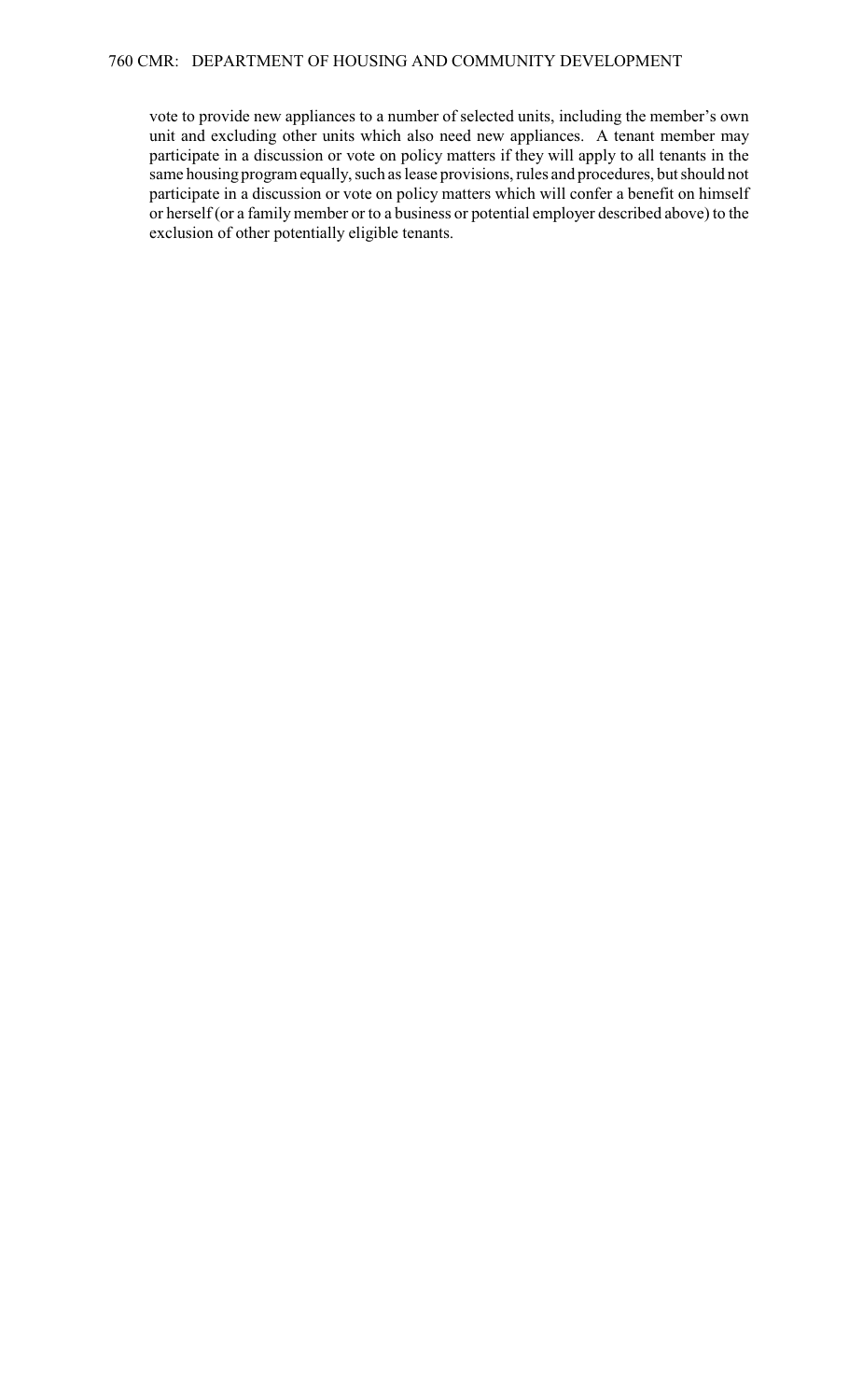# 760 CMR: DEPARTMENT OF HOUSING AND COMMUNITY DEVELOPMENT

## 4.04: Funding and Hiring for LHA Employee Positions

(1) In approving the recommended candidates, salaries and wages in an LHA's budget, the Department shall determine that all of the following conditions have been met:

(a) In selecting its employees the LHA has followed all applicable hiring procedures (in the case of the executive director, the Department's guidelines regarding hiring and salaries and any other related guidance) which shall have been approved by the Department and has complied with the LHA's personnel policy and any other applicable legal requisites.

 (b) Each employee meets the minimum qualifications for his or her position set forth in the LHA's job description and in the advertisement for the position.

 untrustworthiness, unreliability or unsuitability to perform the duties of the position or reflecting activity, which if repeated by an employee, would endanger the safety or security (c) At the time of hire, Criminal Offender Record Information (CORI) discloses no dispositions of criminal matters reflecting the potential employee's dishonesty, of tenants, household members, employees, or guests or the security of their property or the property of the LHA.

(d) Pursuant to M.G.L. c. 121B, § 7A, the Department shall establish guidelines setting standards for employment agreements to be executed by each LHA and its executive director. The Department may review all contracts between LHAs and executive directors and all terms for payments or monetary remuneration relevant to state payments, and shall review all such contracts and terms for payments or monetary remuneration worth more than \$100,000 *per annum*. The Department may strike contract provisions that do not conform to the guidelines.

(2) In the event an LHA shall lack sufficient revenues to meet its expenditures in its operating budget(s) approved by the Department for state programs, the Department shall fund the deficit as provided by law. The total expenditures for salaries and wages shall not exceed the amount in the approved budget for salaries and wages without the approval of the Department.

# 4.05: Equal Opportunity Officer

 Each LHA shall designate a highly placed official or employee as the Equal Opportunity Officer (EO Officer). LHAs shall forward the name of the individual so designated to the Department's Affirmative Action Officer and shall notify the Affirmative Action Officer when a new EO Officer is designated.

# 4.06: LHA Affirmative Action Plan

(1) Purpose. Nondiscrimination and equal opportunity are the policy of the Commonwealth. It is of critical importance for agencies of state and local government to take affirmative steps to prevent discrimination and to promote equality of opportunity in their operations. Where there has been discrimination, affirmative action shall include efforts necessary or appropriate to remedy the effects of such discrimination.

(2) Adoption of Plan. Each LHA shall be responsible for the development, implementation, monitoring and update of a written affirmative action plan. Each LHA shall submit to the Department a board vote that the affirmative action plan has been adopted by the LHA together with a copy of the plan. A similar vote shall be submitted for each change in the plan, along with a copy of the change. The plan shall be kept on file at the LHA and available for inspection by tenants, employees, and applicants for housing and employment. The Department may require changes or updates of the plan in the event that the plan shall be inadequate. The affirmative action plan of an LHA, adopted prior to and in effect on September 5, 2005 shall satisfy the requirement for development of a plan.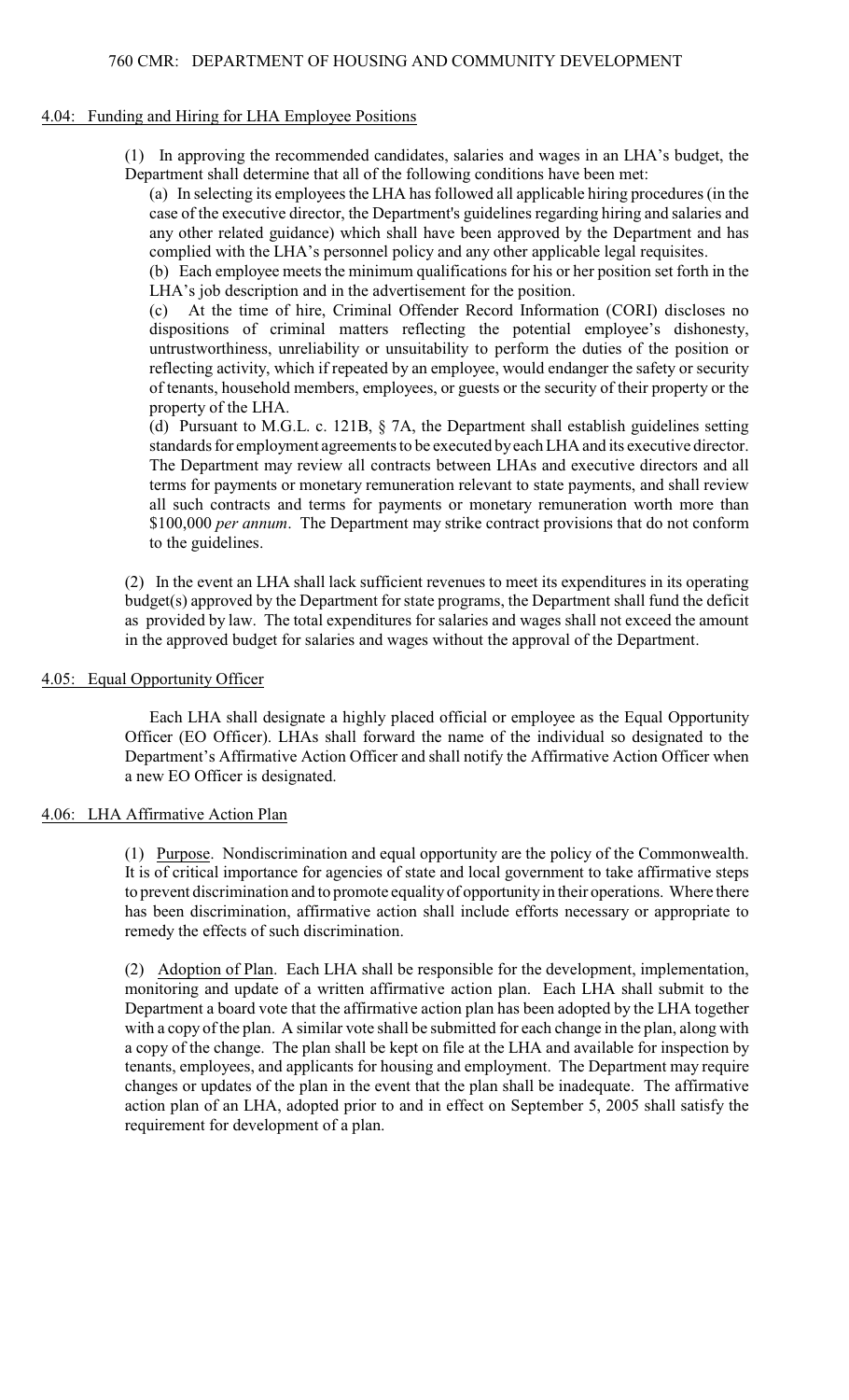- (3) Contents of Plan. The affirmative action plan shall include, but not necessarily be limited to, the following:
	- (a) A written equal opportunity policy.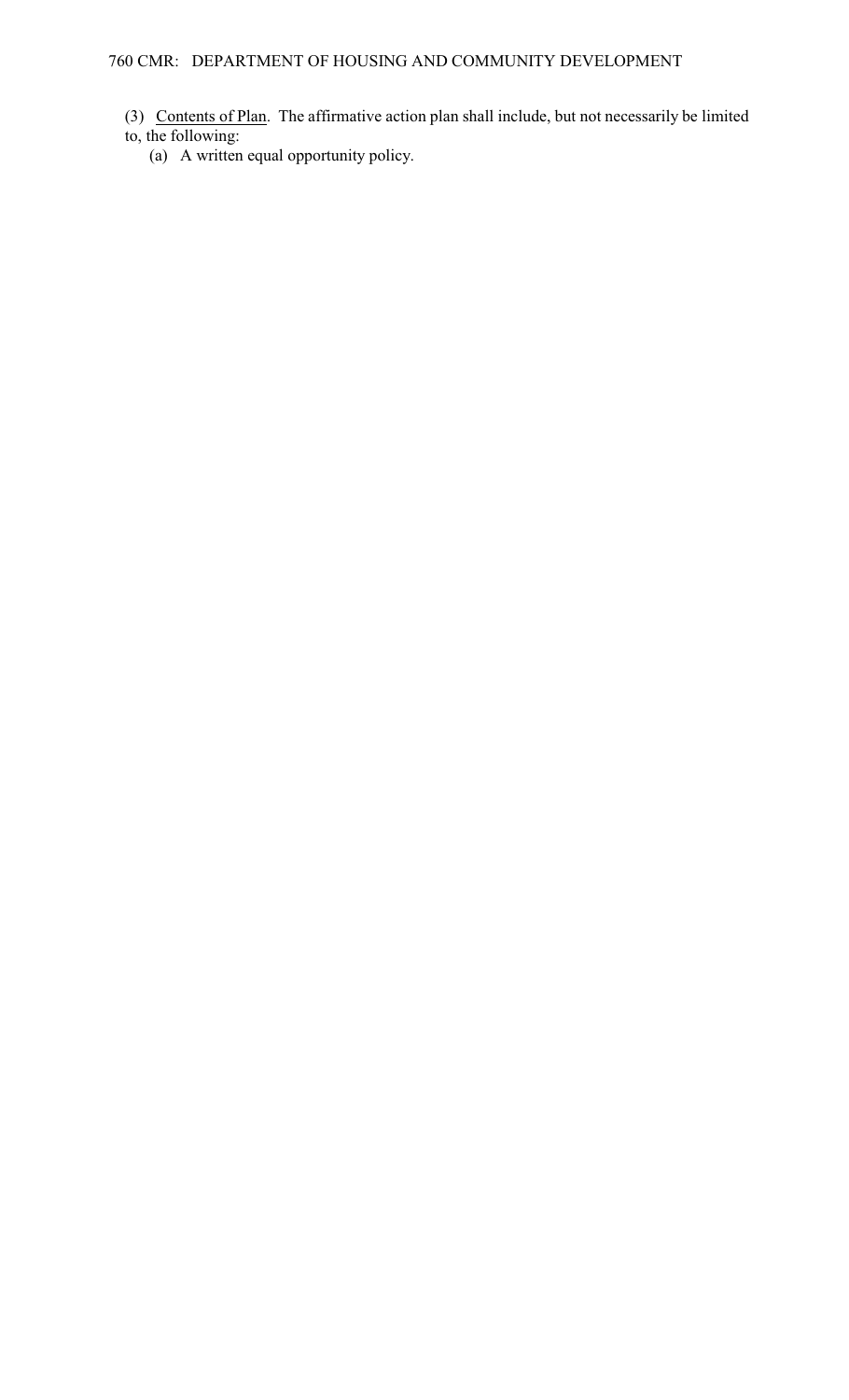#### 4.06: continued

(b) A workforce analysis, including:

1. For each department or division of the LHA, the number of minorities (this number may be further broken down by minority group), the number of women, the number of persons with disabilities and the number of Veterans in each of the following job categories and the total number of employees in each such job category:

a. maintenance and service;

b. clerical;

c. managerial, technical, and professional.

For purposes of 760 CMR 4.06 a person with a disability shall be deemed to be an individual who has a physical, psychiatric or developmental impairment or has a record of having an impairment or perceived as having an impairment, which substantially limits one or more of his or her major life activities.

2. The number of individuals hired in each such job category during the LHA's previous fiscal year; and the number of minorities (this number may be further broken down by minority group), the number of women, the number of persons with disabilities, and the number of Veterans hired in each such job category during the LHA's previous fiscal year.

3. A listing of recruitment sources used during the previous fiscal year.

 be further broken down by minority group), women, persons with disabilities, and Veterans census or other reliable data source. The higher of the applicable percentages for minorities, (c) A determination of the percentages which minorities (the percentage of minorities may have in the population of the municipality and the applicable (primary) metropolitan statistical area in which the municipality is located, as determined in the most recent federal women, persons with disabilities, and Veterans shall be the goals of the LHA for employment in the LHA's work force. The goal for employment of minorities may be broken down into goals for employment of the distinct minority groups. Ideally, each job category will reflect percentages of minorities (or minority groups), females, persons with disabilities, and Veterans which are the same as the percentages in the overall population of the municipality or the (primary) metropolitan statistical area, whichever is applicable.

(d) A description of methods for publicizing job openings so as to encourage job applications by minorities (or members of underrepresented minority groups), women, persons with disabilities, and Veterans, including, but not necessarily limited to, the following:

1. Publicizing internally and externally through usual means designed to reach a wide audience.

2. Utilizing media sources which will reach minorities, women, persons with disabilities, and Veterans as necessary.

3. Contacting organizations which serve minorities, women, persons with disabilities, and Veterans as necessary.

4. Causing all solicitations or advertisements for employees to state: "An Equal Opportunity Affirmative Action Employer."

 If consistent with any applicable internal promotion policy, LHAs shall make efforts to a minimum, no job position shall be filled until at least two weeks after the publicizing keep job positions open for a reasonable amount of time in order to effectuate the efforts to encourage applications by minorities, women, persons with disabilities, and Veterans. At efforts have been taken.

 (e) A requirement that, for every job opening not filled through internal promotion pursuant candidates, if available, and that an effort shall be made to interview at least one candidate to an internal promotion policy, the LHA shall interview a minimum of three qualified from an underrepresented group.

(f) A statement of measures ensuring against discriminatory practices in hiring, including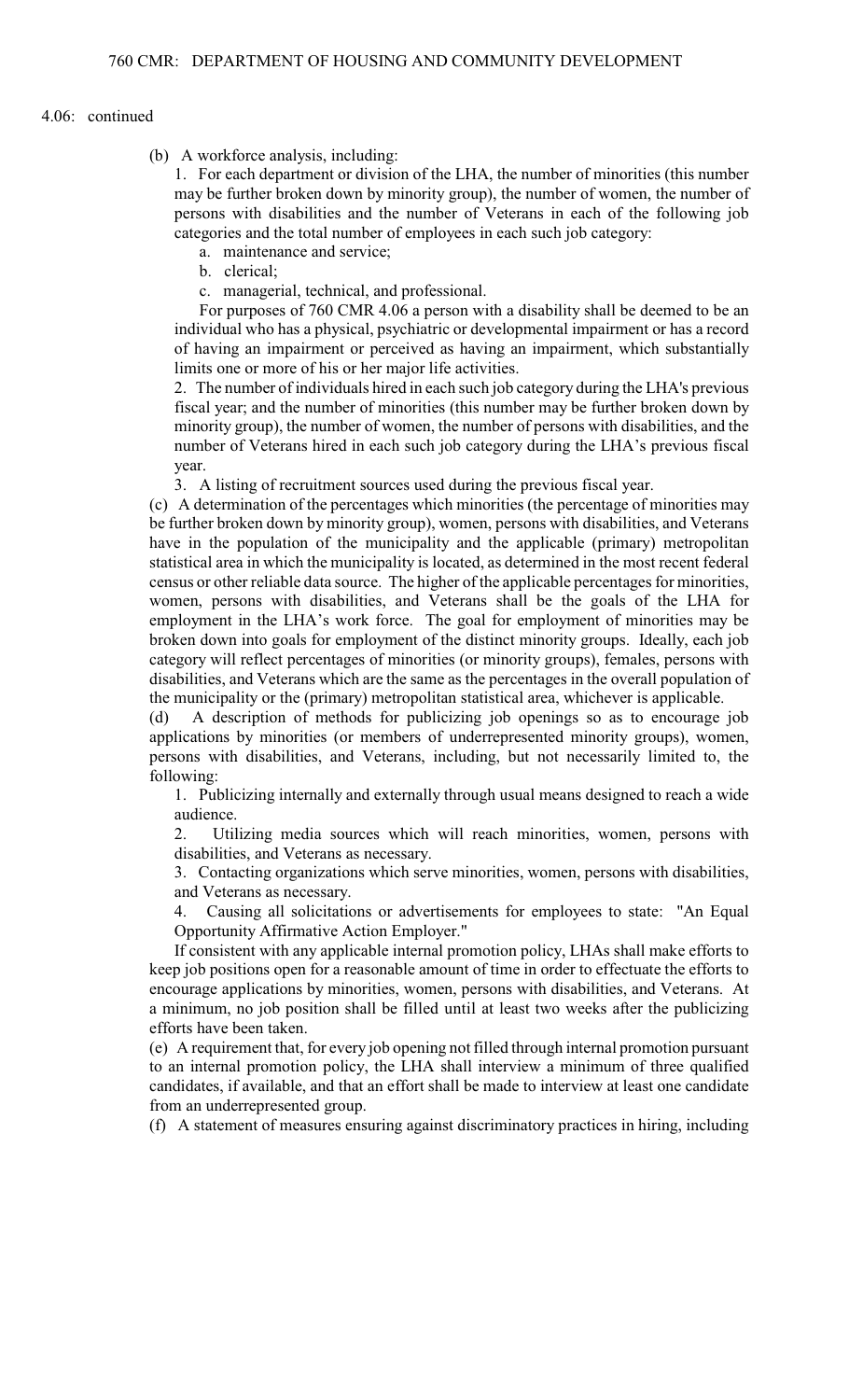review and, where necessary, development or revision of the following:

- 1. recruitment and personnel procedures;
- 2. selection process, including matters such as job requirements, job descriptions,
- testing, interviewing, and application forms;
- 3. internal promotion policy or other policy on promotions;
- 4. terms and conditions of employment; and
- 5. policies relating to layoff, recall, termination, demotion, discharge.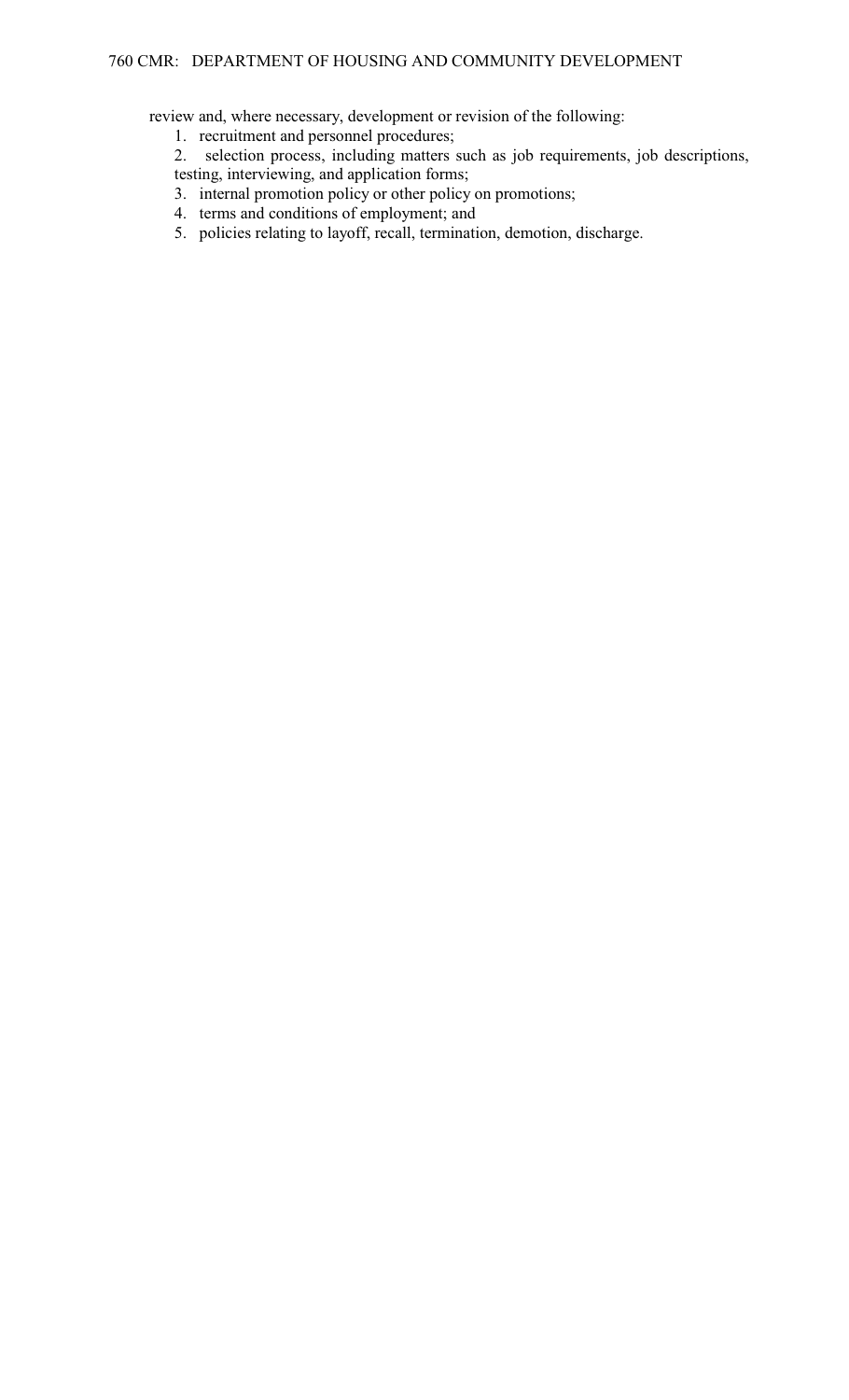4.06: continued

(g) Provisions for periodic review of the effectiveness of affirmative action efforts, including an annual update of the workforce analysis, the description of methods of publicizing job openings, and the statement of measures insuring against discriminatory practices.

(4) Reports to the Department. Within 90 days after the end of the LHA's fiscal year, each information. If at any time the Department shall find that an LHA has failed to comply with its LHA shall supply the Department with its workforce analysis, its description of methods of publicizing job openings, and its statement of measures ensuring against discriminatory practices for the previous fiscal year. The Department may require an LHA to supply additional affirmative action plan or has failed to make reasonably effective affirmative action efforts, the Department shall require the LHA to take appropriate corrective measures.

 (5) Hiring among Equally Qualified Persons. Until an LHA has reached its affirmative action goals, subject to 760 CMR 6.09(4)(d), when it has a choice between candidates whom the LHA has determined to be equally qualified, if one or more are tenants, such tenant candidate(s) shall be deemed to be more qualified than the non-tenant candidates. If, notwithstanding the preference for tenants in hiring, there remain equally qualified candidates, the order of further consideration as to which candidate to hire shall be as follows:

 (a) Where an LHA has not reached a goal for employment of minorities (or for employment of members of a particular minority group), qualified minority candidates (or qualified candidates from such minority group).

 (b) Where an LHA has not reached a goal for employment of persons with disabilities, qualified candidates with disabilities.

(c) Where an LHA has not reached a goal for female employment, qualified female candidates.

(d) Where an LHA has not reached a goal for employment of Veterans, qualified Veteran candidates.

(e) Where a candidate qualifies in more than one category, this fact shall entitle him or her to receive the LHA's further consideration before other candidates in the highest category for which he or she qualifies.

(6) Residency as a Criteria. Residency within the city or town in which an LHA is located is prohibited as a prerequisite for employment except a residency requirement is permitted in the case of 24 hour on-call maintenance personnel.

# 4.07: LHA Fair Housing Marketing Plan

 the minority group in the general population of the city or town or in the general population of (1) When a Fair Housing Marketing Plan is Necessary. All LHAs shall engage in and promote fair housing and engage in tenant selection practices so as to prevent discrimination and to promote equal opportunity. The Department shall from time to time review an LHA's tenant selection policies or practices. Each LHA shall biennially determine whether the percentage for each minority group in the LHA's housing by program is significantly below the percentage for the applicable metropolitan statistical area, whichever is greater, and, if so, shall update and implement its written fair housing marketing plan (FHMP) to ensure affirmative outreach to the minority group. The term "minority" shall have the meaning provided in 760 CMR 5.03: *Definitions*.

(2) Contents of the FHMP. An LHA's FHMP shall include, but not necessarily be limited to, the following: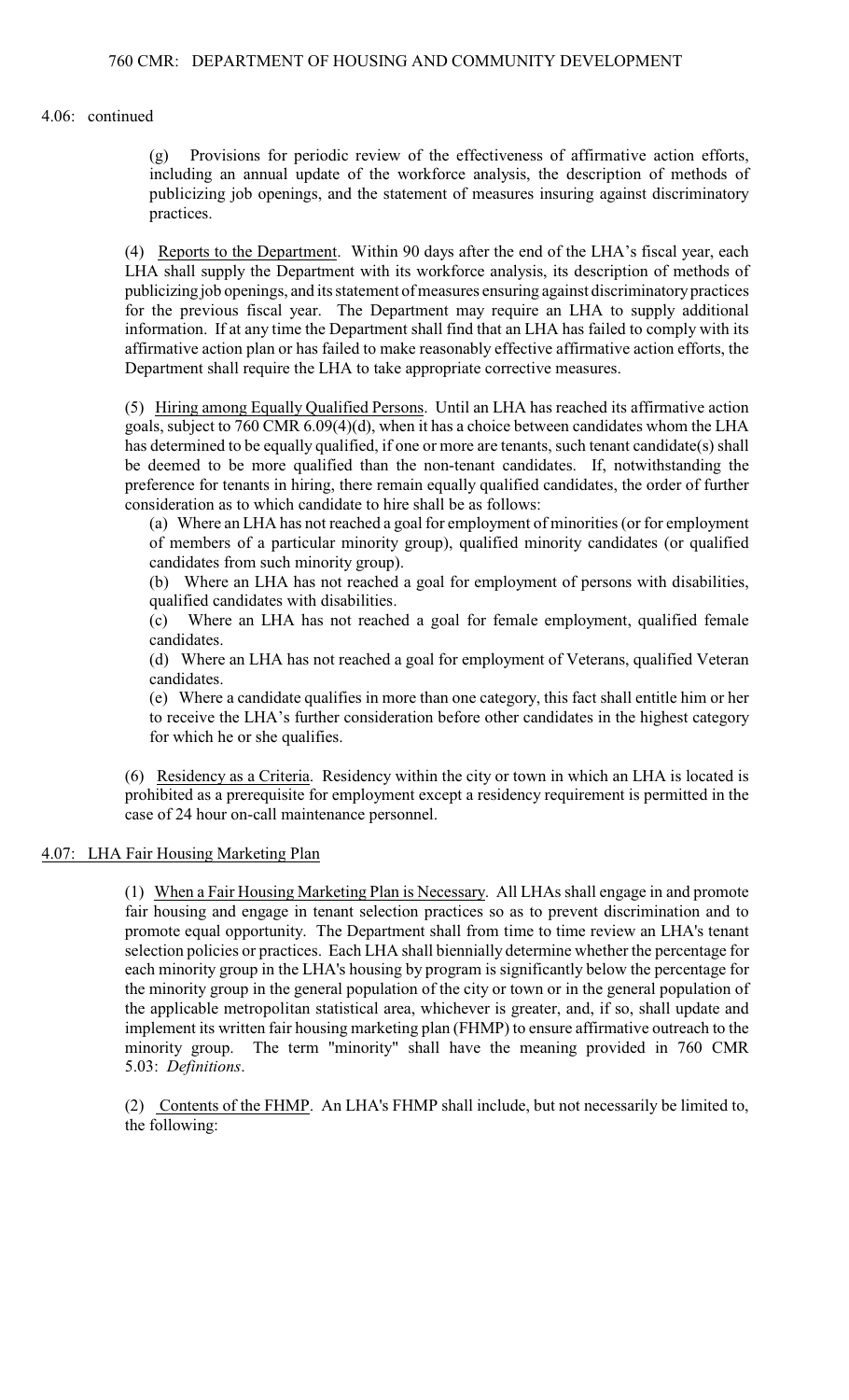(a) Specification of the percentages for each minority group in the general population of the city or town and in the general population of the metropolitan statistical area; based on the most current available census data.

 on applications by or selection of minorities or other classes of persons protected under fair (b) Provision for correction of any procedures or policies which have had a negative effect housing laws.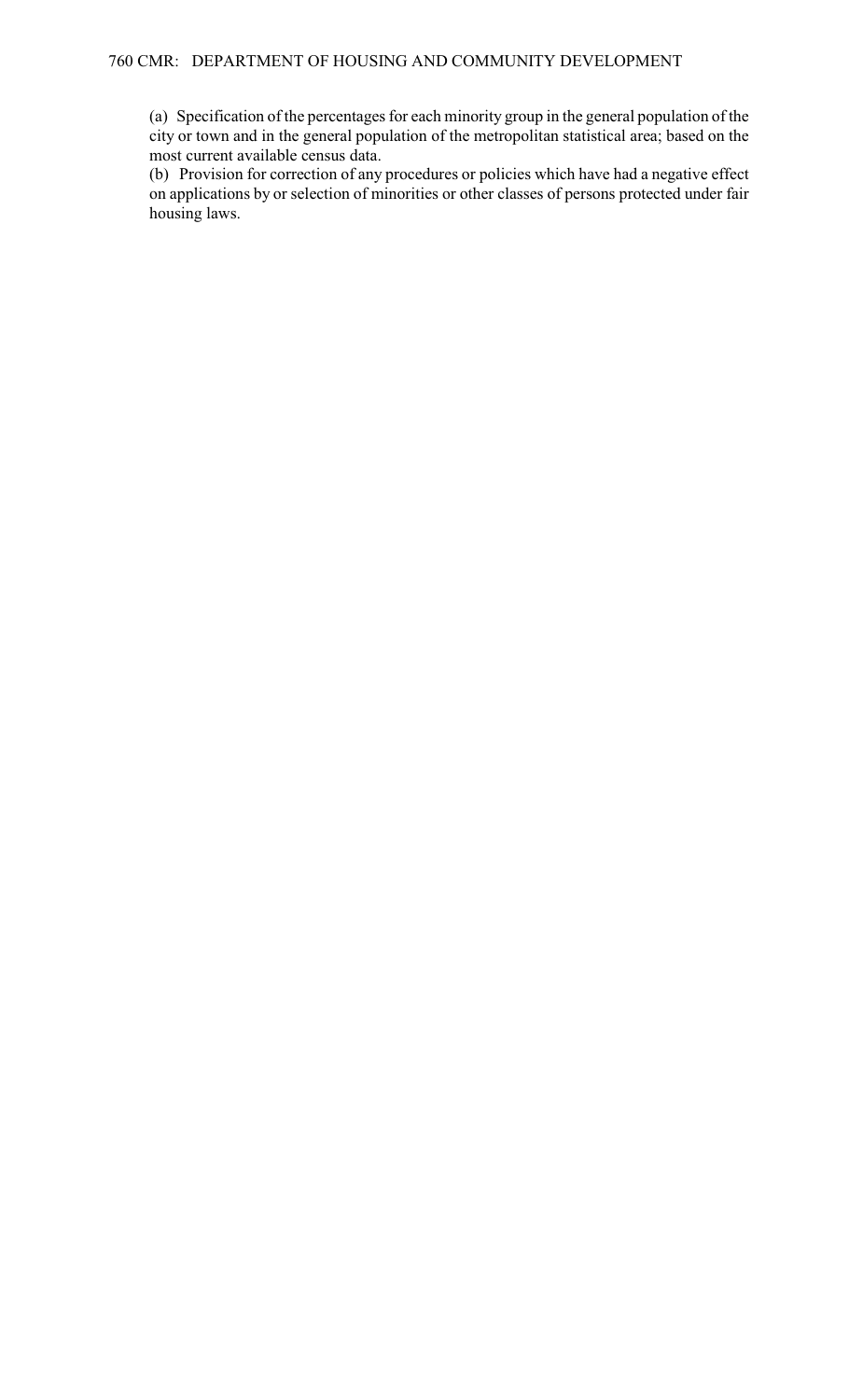### 4.07: continued

 among LHA tenants is less than their proportion of the general population of the municipality (c) A description of special efforts which will be undertaken to attract applications from members of under represented minority groups (*i.e*., minority groups whose proportion or statistical area); such special efforts shall include, but shall not necessarily be limited to, advertising in minority community newspapers and media, and contacting minority community organizations. In any such ad, the LHA shall include the logo and slogan "Equal Housing Opportunity" in type size at least equivalent to other wording.

 (d) A description of outreach efforts regarding persons with disabilities. Such efforts shall include providing notice of accessible units in accordance with M.G.L. c. 151B, § 4(7A).

(3) Non-compliance with a Plan. If the Department determines that an LHA has not followed its FHMP, it shall require such LHA to take specific corrective measures. The corrective measures shall continue until the LHA demonstrates to the Department that the LHA is in compliance with its FHMP and that the consequences of its past violations have been remedied.

### 4.08: Ineligibility for Financial Assistance on Account of Civil Rights Non-compliance

In deciding whether to approve any LHA application for state financial assistance or for federal assistance administered by the Department, the Department shall consider any history of civil rights noncompliance in accordance with 760 CMR 47.00: *Affirmative Action Regulations Governing Recipients of EOCD/DCA Financial Assistance*.

### 4.09: Contracts for Goods, Services, Construction, Modernization, and Maintenance

(1) Whenever an LHA intends to contract for goods, services, construction, modernization, or maintenance, the LHA shall take affirmative action to attract MBE and WBE suppliers, manufacturers, and contractors. Records detailing affirmative action efforts under this section shall be kept by LHAs, subject to review by the Department. Every contract for goods, services, construction, modernization, or maintenance shall contain an article prohibiting discriminatory employment practices by the contractor, subcontractor, manufacturer, or supplier of goods or services on the basis of race, color, religion, national origin, sex, sexual orientation, gender identity, genetic information, age, ancestry, disability, marital status, veteran status, membership in the armed forces, presence of children, or political beliefs, receipt of public assistance or rental assistance or housing subsidy or any other basis prohibited by law. Each such contract shall require the contractor to use best efforts to employ qualified tenants for any positions which are open at the time the contract is awarded or which become open during the term of the contract. Contracts shall be made pursuant to Massachusetts law and shall not provide for indemnification of the contractor by the LHA.

 required under applicable rules of the SDO or successor agency(ies), the Department shall amounts shall be reserved to SDO-certified MBEs and WBEs. These required minimum (2) With regard to every LHA contract for the design, construction, or modernization of a stateaided public housing development, having a contract value in excess of the dollar threshold require, whenever feasible, that minimum percentages of the design and construction contract percentages shall be set forth in the Department's instructions for use of its front end contracting documents. Each contract shall specify the requisite percentages, if any, for MBE participation and for WBE participation.

# 4.10: Collective Bargaining by an LHA

(1) Notice to the Department. To safeguard the financial interests of the Commonwealth and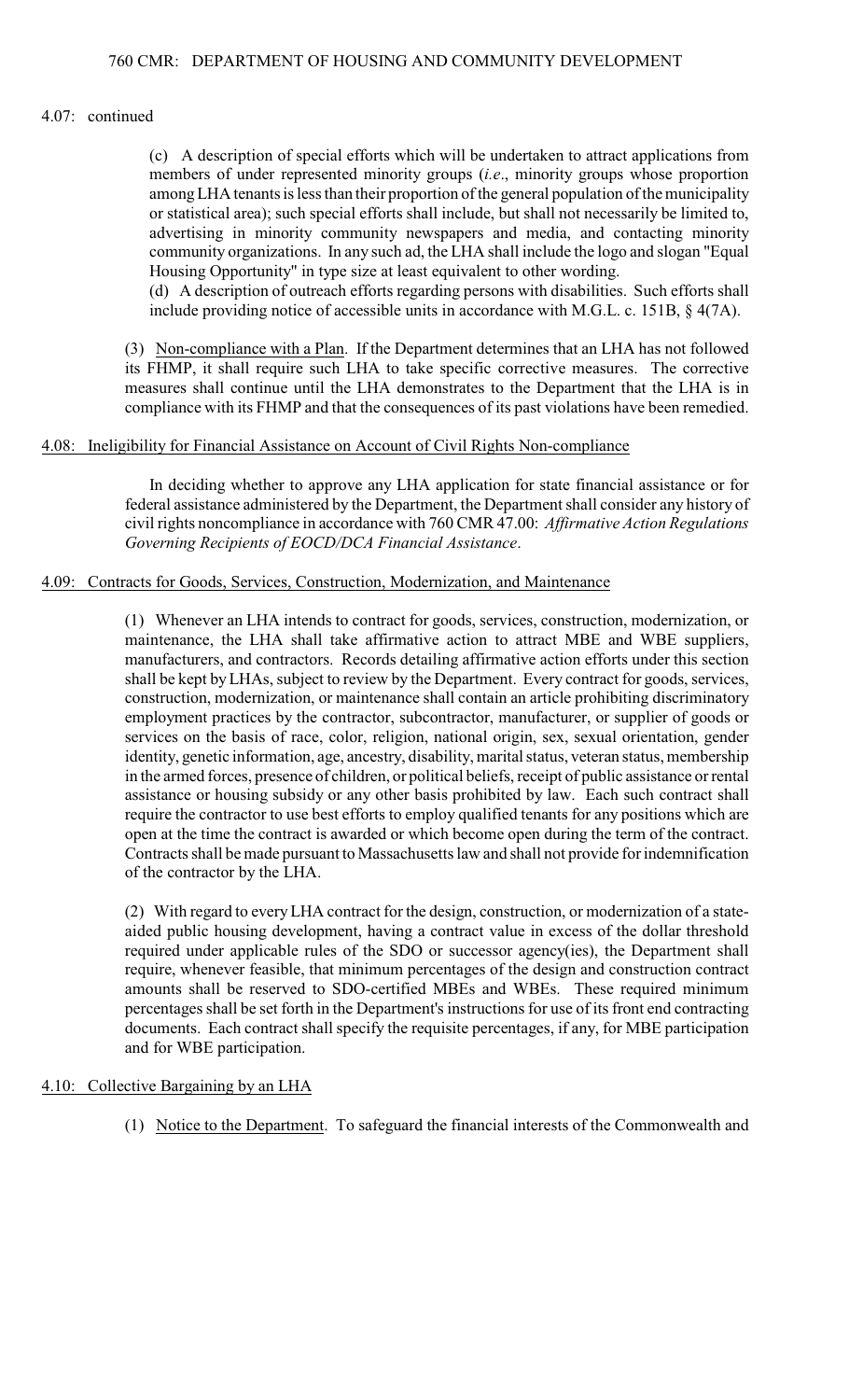to reduce the possibility of disapproval of increased state funding for a proposed collective bargaining agreement between an LHA and an employee organization affecting programs receiving financial assistance from the Department, the LHA shall take the following actions:

 matters pertaining to the collective bargaining. The LHA shall provide the Department with (a) Prior to bargaining with any employee organization, the LHA shall notify the Department, in writing, of its intention to begin collective bargaining, and promptly schedule and participate in a pre-bargaining conference with the Department to discuss pertinent a description of the bargaining unit.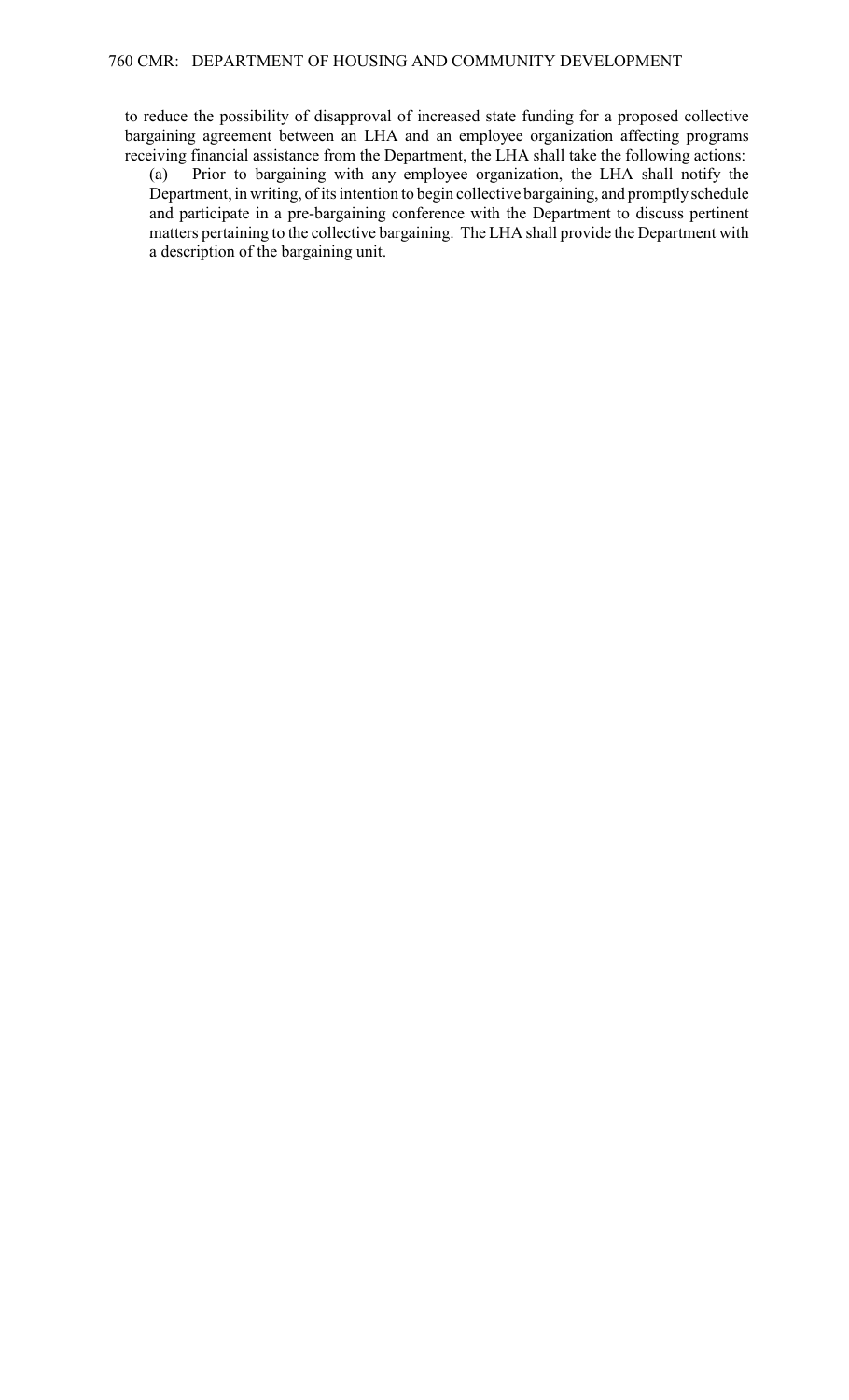### 4.10: continued

 negotiations either by the LHA or by the employee organization, and the costs and impacts (b) At the pre-bargaining conference, the LHA and the Department shall review any current or expired collective bargaining agreements and proposals it anticipates will be made during of the proposals on the LHA and its employees.

 (c) At the end of negotiations, the LHA shall submit a copy of the collective bargaining agreement to the Department for its review.

(d) Whenever proceedings are initiated before the Massachusetts Labor Relations Commission or any other commission, board, agency or court which may affect the terms of a collective bargaining agreement which is reviewable by the Department, the LHA shall provide written notice to the Department of the initiation of the proceeding and shall provide semiannual status reports thereafter.

### (2) Department Review of the Collective Bargaining Agreement.

 (a) The Department will review the following aspects of a collective bargaining agreement to determine whether it was based on sensible negotiating practices:

- 1. its cost;
- 2. whether it promotes efficiency of operations;
- 3. whether it promotes stability of labor relations;
- 4. whether it promotes equal opportunity in employment; and
- 5. whether the agreement adequately provides for the following:
	- a. A "no-strike or lockout" clause, wherein the employee organization agrees that employees will not engage in a strike, walkout, slowdown or other work stoppage, and an agreement by the LHA that it will not lock out employees, during the term of the collective bargaining agreement.
		- b. A grievance and arbitration procedure, as authorized by M.G.L. c. 150E, § 8.
		- c. A clause whereby all of the provisions of the collective bargaining agreement are subordinate to applicable provisions of federal or state law.

(b) During the Department's review, and on its request, the LHA shall promptly make available all information and documents that are relevant to the review and shall provide a written statement of the facts and reasons supporting any terms which may be under review.

(3) Non-compliance and Sanctions. If the applicable financial terms of a collective bargaining agreement exceed the LHA's approved budget or if its terms fail to reflect sensible negotiating practices, including inadequate regard for the financial interests of the Commonwealth, the Department may:

 (a) Deny an increase in state funding to pay for the LHA's increased financial obligations under the agreement.

(b) Rate the LHA's management (by issuing a finding) on account of any such financial imbalance or any such poor negotiating practices.

(c) Take such other appropriate action as may be warranted under the circumstances and applicable law.

### 4.11: Development of Additional Units on Land Subject to a Contract for Financial Assistance by LHAs or Controlled Affiliates

(1) Pursuant to M.G.L. c. 121B, § 31 an LHA or a controlled affiliate may submit to the Department an application for a new affordable housing development utilizing private or mixed public and private financing on land which is or has been subject to a contract for financial assistance for or in connection with a state-aided housing project between the LHA and the Department. The form and contents of such an application shall be prescribed by the Department and shall include the plans and description of the new affordable housing development, the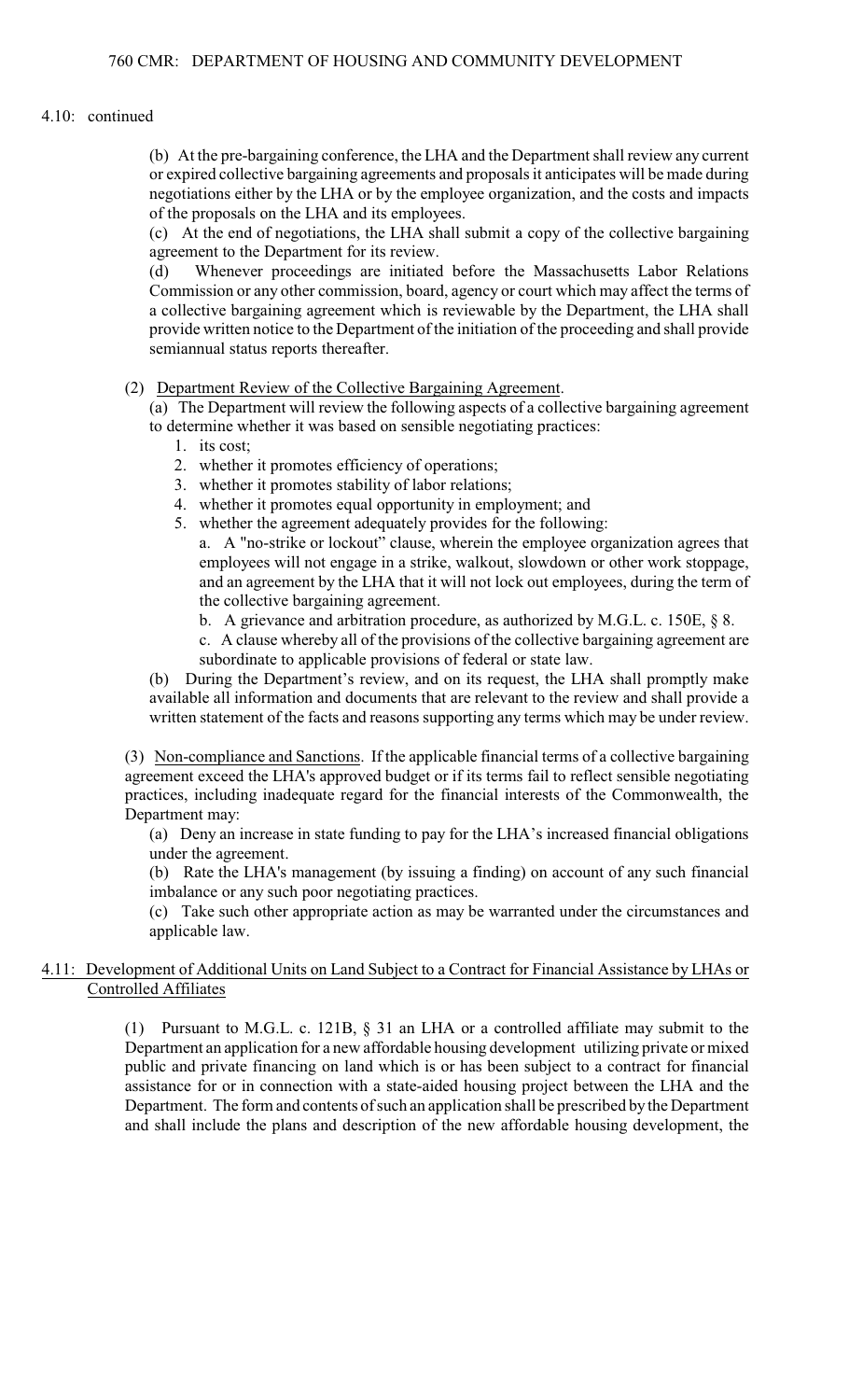and revenue thereof. Within 60 days of receipt of a complete application the Department shall estimated cost thereof, the proposed method of financing, and a detailed estimate of the expenses approve such application provided that it shall have made the following findings:

(a) The land is surplus to the needs of any existing state-aided housing project and to any planned state-aided housing project on the site.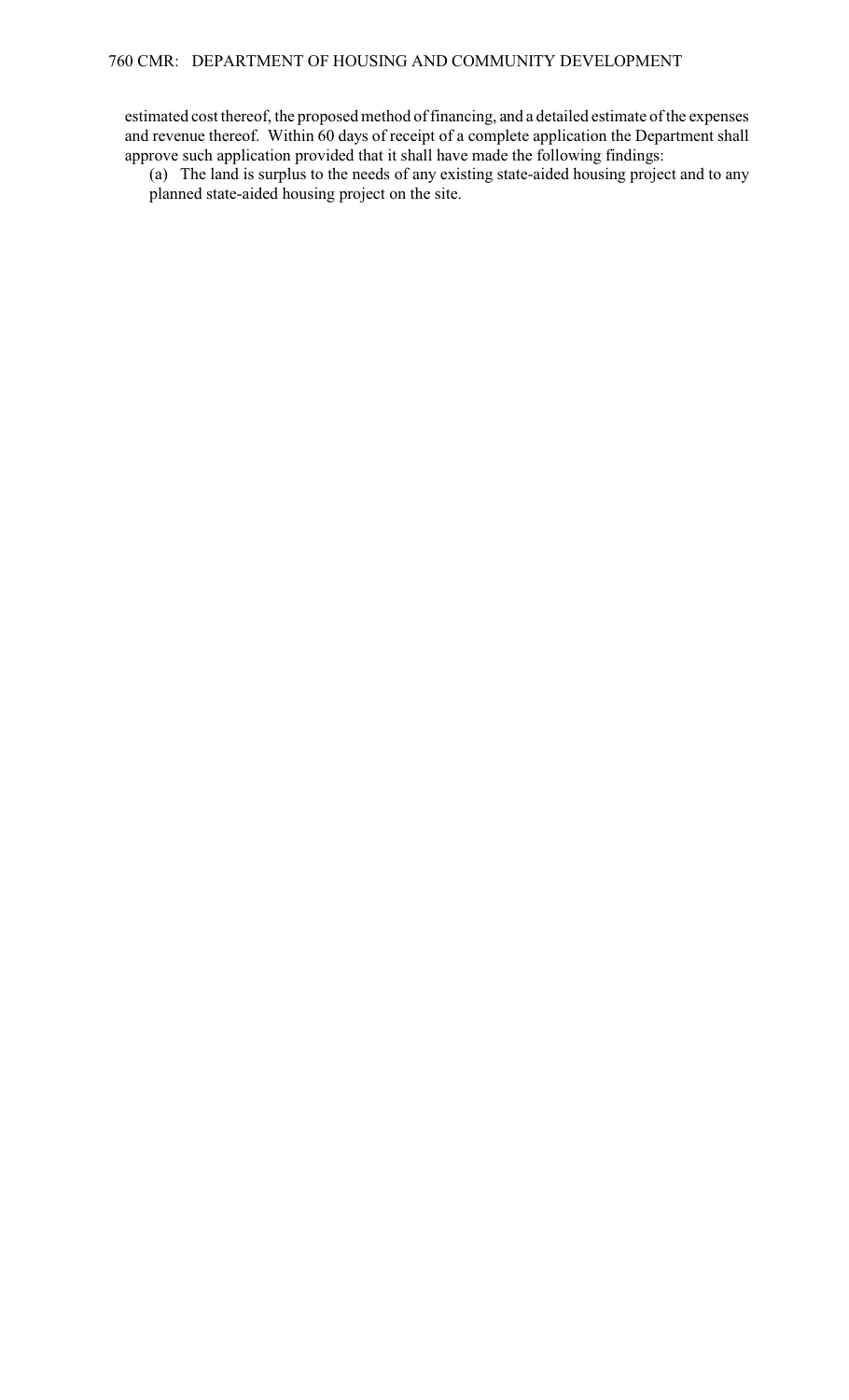#### 4.11: continued

 (b) Excepting any market-rate housing, the housing to be constructed will be deed restricted to occupancy by low or moderate income households at affordable rents or sales prices. Any deed restriction shall specify the term for which the housing shall be affordable. The term may be perpetual or for a lesser number of years provided that the term shall be a minimum of 40 years or such other term as may be approved by the Department in a waiver of the 40 year minimum term. The purpose of the deed restriction shall be to ensure affordability of the housing during the term.

 (c) Adequate provision has been made so that the tenant share of the rent for an affordable rental housing unit will be no more than the greater of the following amounts:

 1. no more than the percentage of monthly net household income which is specified in 760 CMR 6.04(1)(b) with net household income of the tenant household determined in the manner specified in 760 CMR 6.05: *Determination of Gross Household Income and Net Household Income*; or

2. an amount not to exceed 30% of 75% of area median household income adjusted for household size as determined by HUD except as the Department may otherwise approve; or

 3. the amount allowed as the tenant share of rent by a state or federal affordable housing program which has provided financing for or has otherwise subsidized the housing unit.

 (d) Alternatively, adequate provision has been made so that the sales price of an affordable homeownership housing unit shall not exceed:

1. the amount which a low or moderate income household of appropriate size could afford using reasonable assumptions determined by the Department with respect to financing, household assets, and percentage of income available for housing costs; or

2. a sales price allowed as the sales price of the housing unit by a state or federal affordable housing program which has provided financing for or has otherwise subsidized the housing unit.

 (e) The affordable housing to be constructed shall have a similar purpose as that of any housing project on such land or, if the land is vacant, with the purposes of the contract for financial assistance respecting such land.

 housing will be constructed will be suitably subdivided from the remaining land or a suitable (f) Adequate provision has been made so that the lot or lots of land on which the additional condominium will be created at such time as homeownership housing units are constructed on such lot or lots or at such earlier time as financing is secured by a mortgage on such lot or lots. Any such mortgage shall contain provisions requiring notice to the Department and a reasonable opportunity for it to cure in the event of foreclosure for breach of the terms of such mortgage. Any such mortgage shall also contain such commercially reasonable protections against loss of affordability as are permitted by mortgagee.

 health, sanitation, and safety are met by such housing. When approval is given by a state or (g) Adequate provision has been made so that a state or federal affordable housing program or the Department will approve the plans and description of the new or rehabilitated housing, its estimated construction costs, and its financing and will ensure that proper standards of federal affordable housing program, copies of the approval, the approved plans, description and other information must be provided to the Department.

(h) Any market-rate housing units specified in the application appear to be reasonably necessary for the economic feasibility of the construction or operation of the affordable housing units and comprise no more than 25% of the total affordable housing and market-rate housing units, unless the Department shall find that a greater percentage of market-rate housing units is reasonably financially necessary for the economic feasibility of the construction or operation of the affordable housing units.

(i) There is a requirement that public construction and prevailing wage requirements, insofar as applicable, will be complied with in the construction of the housing.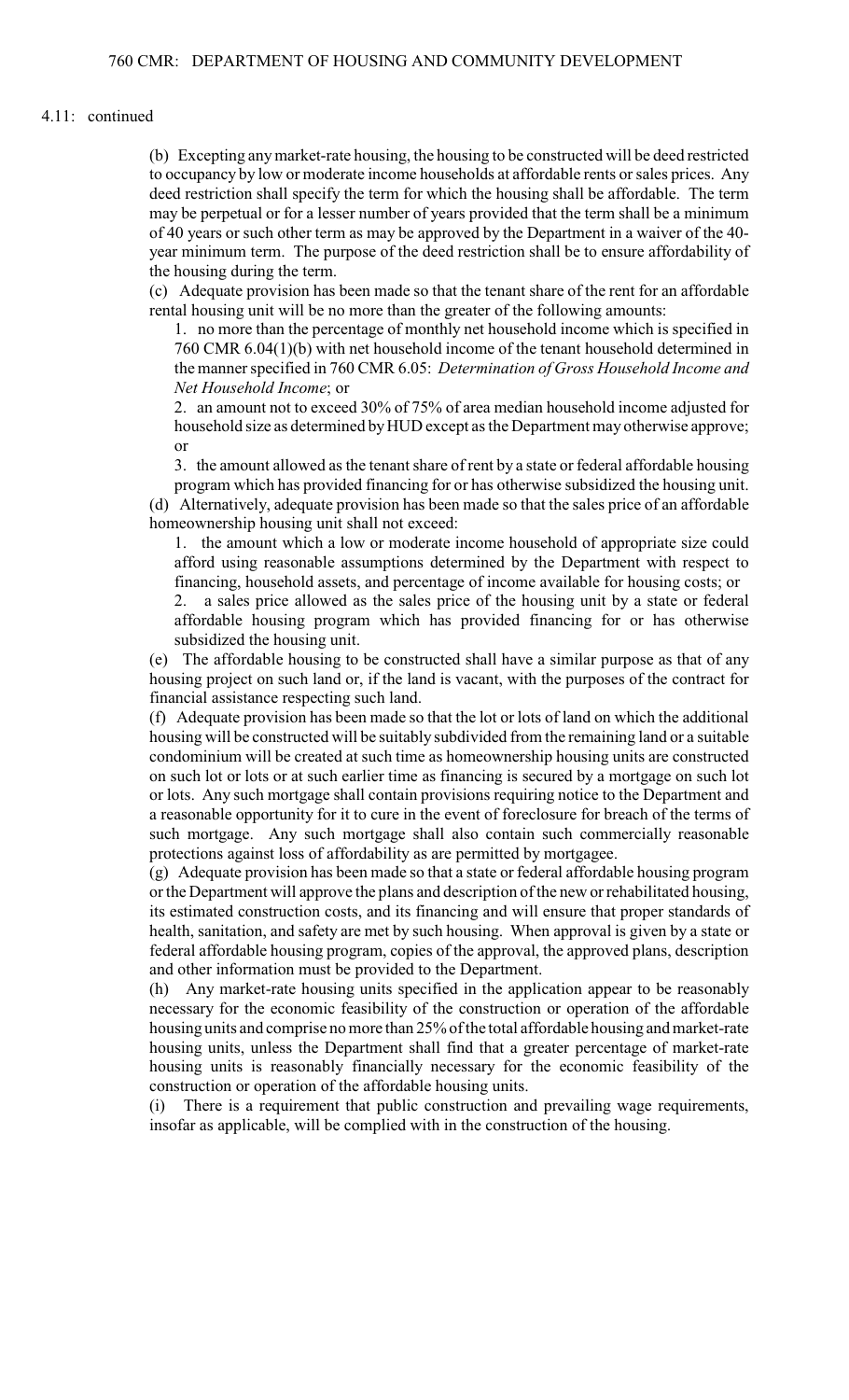(j) There is a requirement that tenant or homeowner selection procedures including any preferences will be fair and reasonable and will not contravene any applicable state or federal anti-discrimination laws or any state or federal fair housing laws.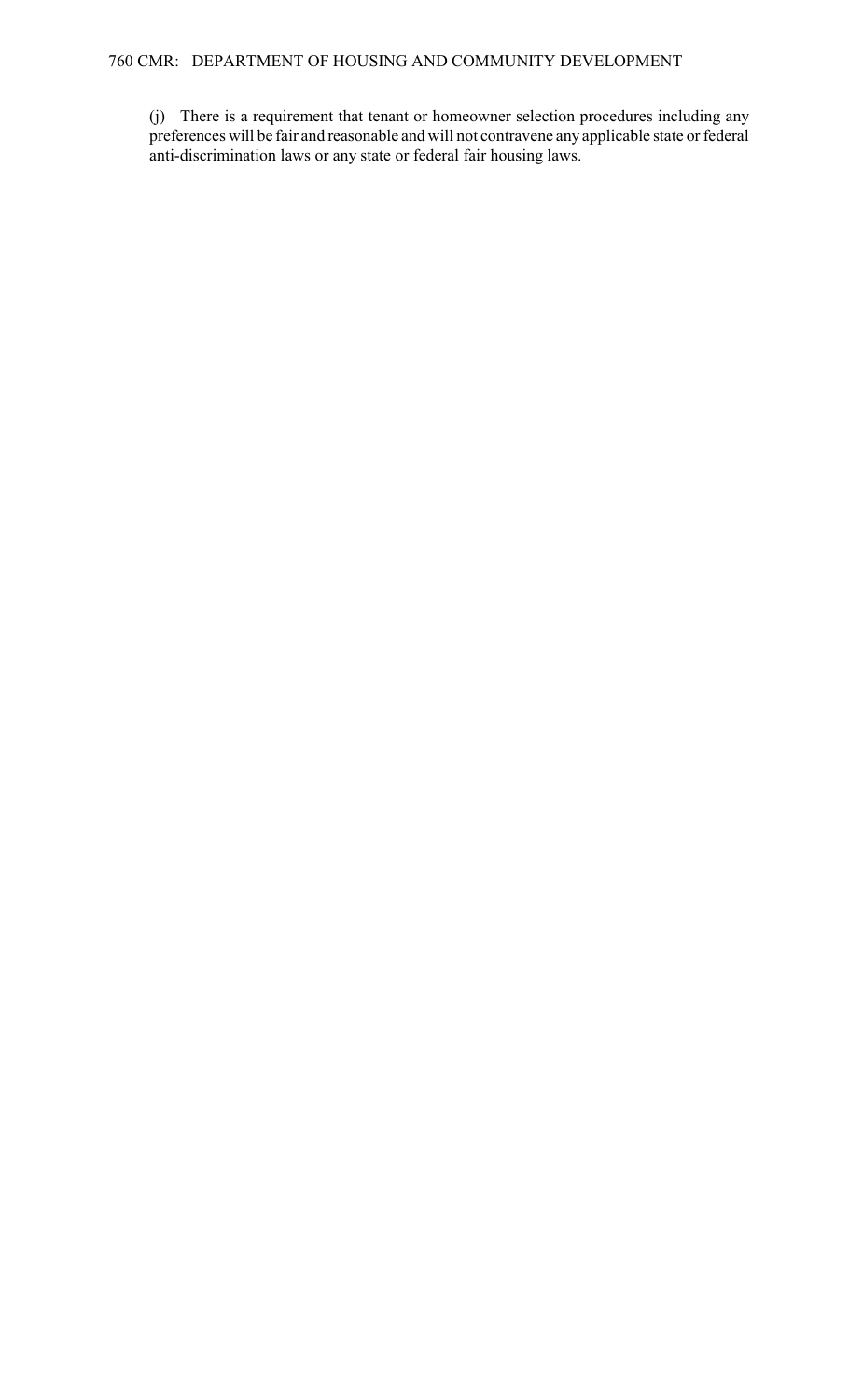## 4.11: continued

 approved by the Department under 760 CMR 4.11 shall be subject to receipt by the LHA or its and subject to the approval of any necessary subdivision plan, within 24 months of the (2) The Department shall notify the LHA or its controlled affiliate in writing whether an application is incomplete or whether it has been approved, approved with conditions, or denied within 60 days from the date of the Department's receipt of the application. Housing approved by the Department under 760 CMR 4.11 shall not be subject to any contract for financial assistance between the LHA and the Department for or in connection with a state-aided housing project under M.G.L. c. 121B shall not be a housing project eligible for subsidy under M.G.L. c. 121B, § 32, and shall not be subject to regulation by the Department as such. With respect to housing approved under 760 CMR 4.11, the LHA shall not be obligated to repay any state bond funds received pursuant to a CFA for relevant acquisition, development or modernization. Implementation of any application for an affordable housing development controlled affiliate of a building permit under applicable zoning or under a comprehensive permit Department's approval or such further time as may be approved by the Department.

# 4.12: Transfer of Surplus Land Subject to a Contract for Financial Assistance (CFA) for Development of Affordable Housing

 (1) Pursuant to M.G.L. c. 121B, § 34 an LHA or its controlled affiliate may submit to the specified by the Department and shall include a showing that the land is surplus to the needs of site and shall specify the anticipated use of the property following transfer. Within 60 days of Department an application for approval of a transfer of land (including a transfer by conveyance or a transfer by ground lease) which is subject to a contract for financial assistance between the LHA and the Department but which is surplus to the anticipated need for land for any existing or future state-aided housing project. The purpose of the transfer shall be for the construction of an affordable housing development. The form and contents of such application shall be any existing state-aided housing project and to any planned state-aided housing project on the receipt of a complete application the Department shall approve such application provided that at shall have made the findings specified in 760 CMR 4.11 and shall also have found that there has been or will be a disposition process complying with all applicable requirements of law for disposition of land by a public entity.

 respect to a transfer of land approved under 760 CMR 4.12 the LHA shall not be obligated to approved by the Department under 760 CMR 4.12 shall be subject to receipt of a building permit (2) The Department shall notify the LHA or its controlled affiliate in writing whether an application is incomplete or whether it has been approved, approved with conditions, or denied within 60 days from the date of the Department's receipt of the application. Housing approved by the Department under 760 CMR 4.12 shall not be subject to any contract for financial assistance for or in connection with a state-aided housing project under M.G.L. c. 121B between the LHA and the Department shall not be a housing project eligible for subsidy under M.G.L. c. 121B, § 32 and shall not be subject to regulation by the Department as such. With repay any state bond funds received pursuant to a CFA for relevant acquisition, development or modernization. Implementation of any application for an affordable housing development under applicable zoning or under a comprehensive permit and the approval of any necessary subdivision plan within 24 months of the Department's approval or such further time as may be approved by the Department.

# 4.13: Acquisition and/or Development of Real Property Never Subject to a Contract for Financial Assistance

(1) Pursuant to M.G.L. c. 121B, § 31 an LHA may submit to the Department an application for an affordable housing development utilizing private or mixed public and private financing on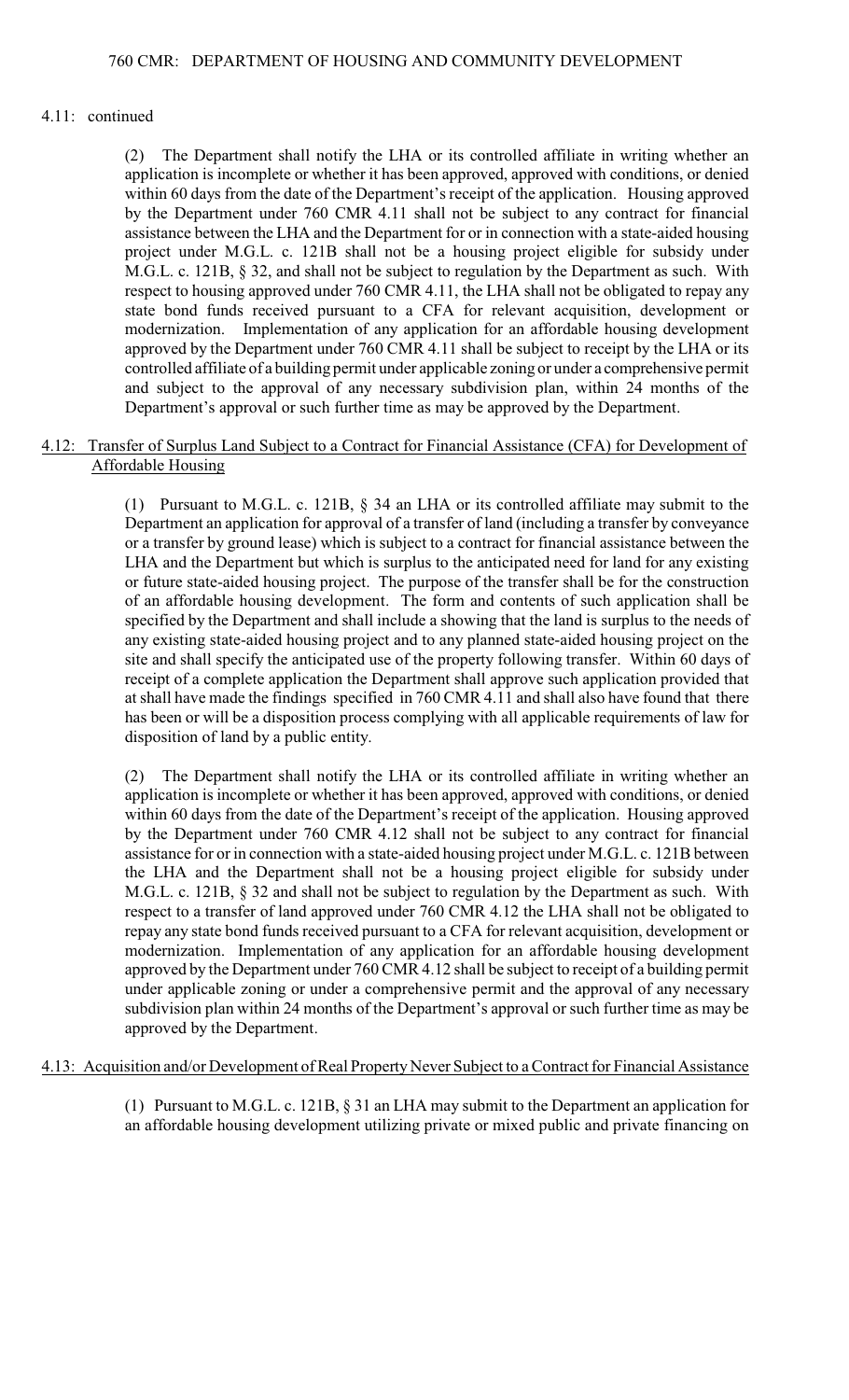real property which is owned or which is to be acquired by the LHA but which is not and never has been subject to a contract for financial assistance between the LHA and the Department. Such application for approval shall not be required for an acquisition or development to be financed by a state or federal affordable housing agency or program. If an application is required the form and contents of the application shall be prescribed by the Department. Within 60 days of receipt of a complete application the Department shall approve such application provided that it shall have made the following findings:

(a) The proposal for an affordable housing development appears capable of achievement.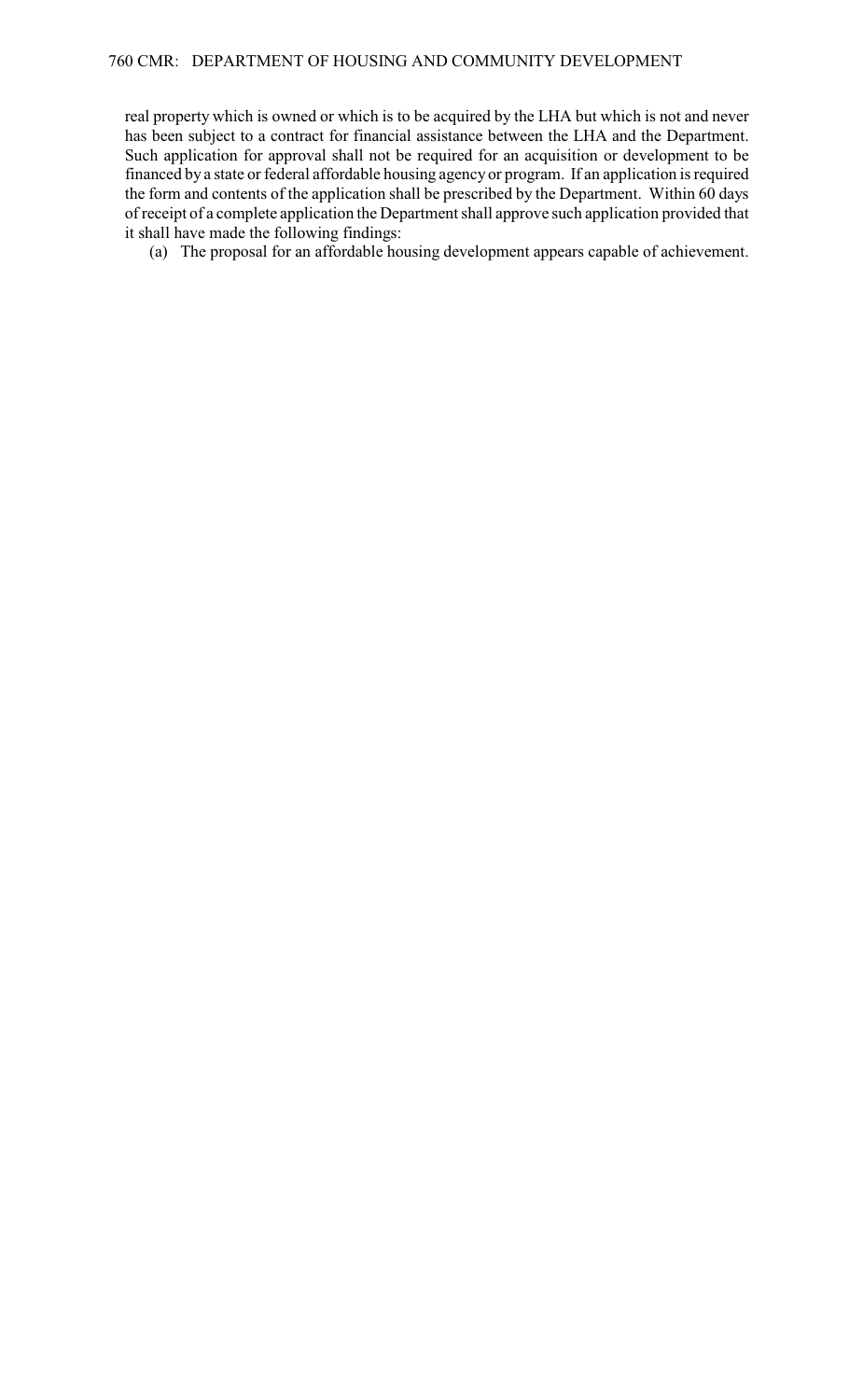### 4.13: continued

 be perpetual or for a lesser term of years. The purpose of the deed restriction shall be to (b) The affordable housing to be constructed will be deed restricted to occupancy by low or moderate income households at affordable rents or at affordable sales prices. Any deed restrictions shall specify the term for which the housing shall be affordable. The term may ensure affordability of the housing during the term.

(c) The tenant share of the rent for such an affordable housing unit shall be:

 1. no more than the percentage of monthly net household income which is specified in 760 CMR 6.04(1)(b) with net household income of the tenant household determined in the manner specified in 760 CMR 6.05: *Determination of Gross Household Income and Net Household Income*; or

 2. a rental amount which shall not in any event exceed 30% of 80% of area median household income adjusted for household size as determined by HUD; or

3. an amount determined as an allowable rent by a state or federal affordable housing program.

 (d) Sales prices for such affordable housing shall be no more than a low or moderate income household of appropriate size could afford using reasonable assumptions determined by a state or federal low or moderate income homeownership program.

 will be constructed will be suitably subdivided from any other land of the LHA which is (e) Adequate provision has been made so that the lot or lots of land on which the housing subject to a contract for financial assistance.

 (f) Adequate provision will be made, insofar as reasonably possible and financially feasible, to protect against loss of affordability in the event of foreclosure of any mortgage.

 (g) Public construction and prevailing wage requirements, insofar as applicable, will be complied with in the construction of the housing.

 (h) Tenant or homeowner selection procedures, including residency preferences, shall be fair and reasonable and will not contravene any applicable state and federal antidiscrimination laws any state or federal fair housing laws.

 whether it has been approved, approved with conditions, or denied within 60 days from the date (2) The Department shall notify the LHA in writing whether an application is incomplete or of the Department's receipt of the application. Any housing approved by the Department under 760 CMR 4.13 shall not be subject to any contract for financial assistance for or in connection with a state-aided housing project under M.G.L. c. 121B between the LHA and the Department, shall not be a housing project eligible for subsidy under M.G.L. c. 121B, § 32, and shall not be subject to regulation by the Department as such.

# 4.14 Transfer of Surplus Land Never Subject to a Contract for Financial Assistance

 Department shall not be required for such a transfer. The LHA shall comply with all applicable (1) An LHA may transfer surplus real property which is not and never has been subject to a contract for financial assistance between the Department and the LHA. Approval by the requirements of law for disposition of real property by a public entity in any such transfer.

# 4.15 Transfer of Existing Public Housing Developments to Controlled Affiliates for Substantial Rehabilitation

 (1) Pursuant to M.G. L. c. 121B, §§ 31 and 34 an LHA may submit to the Department an conjunction with any financing available from the Department, is necessary for paying the cost application for the transfer of a housing project, which is in need of substantial rehabilitation, to a controlled affiliate of the LHA for purposes of securing additional financing, which in of substantial rehabilitation of the housing project. The form and contents of the application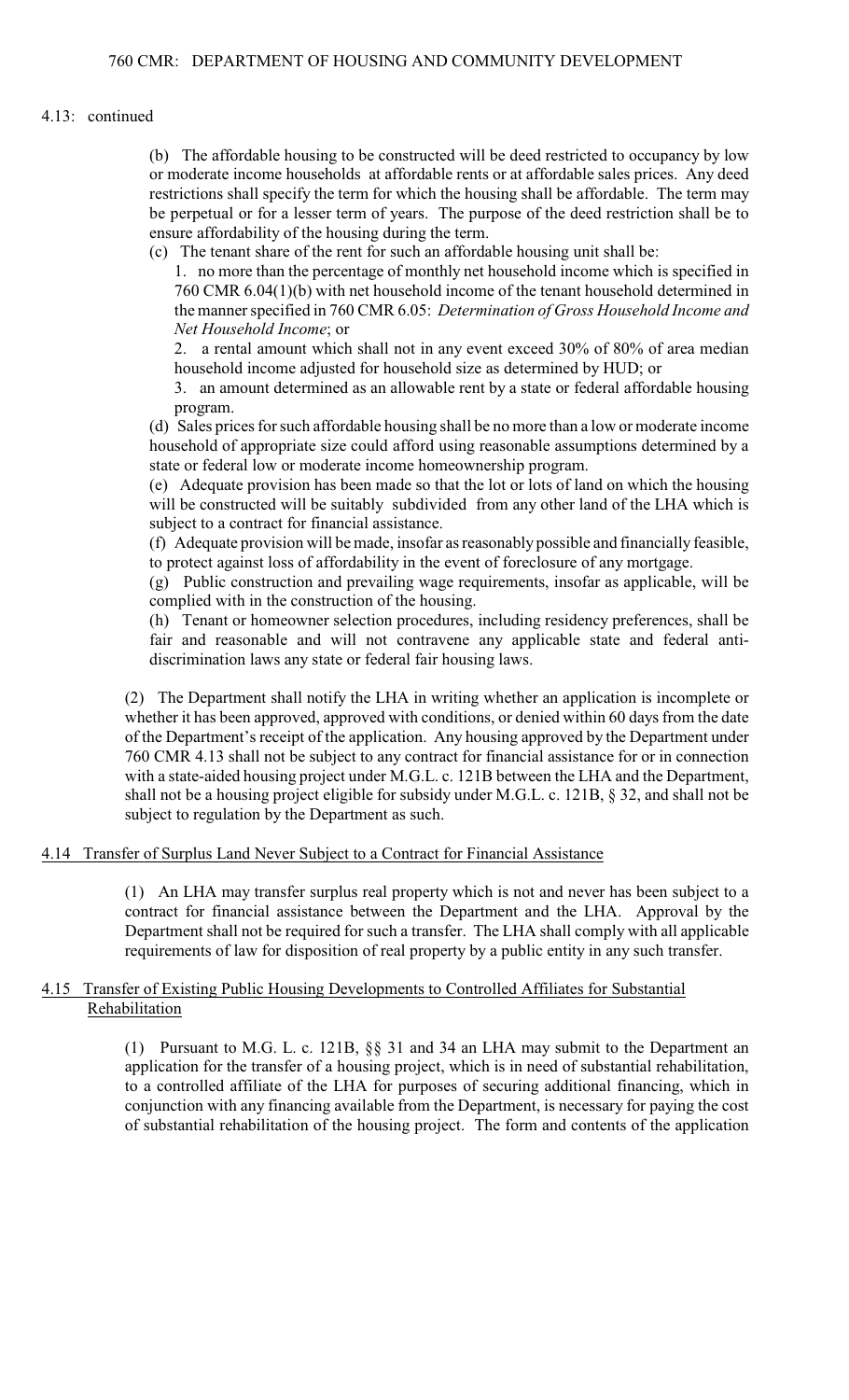shall be prescribed by the Department. In connection with any development by a controlled affiliate under 760 CMR 4.15 the controlled affiliate shall enter into a binding legal contract and land use restriction with the LHA and the Department which requires:

(a) compliance by the controlled affiliate with the provisions of M.G.L. c. 21B and 760 CMR 4.00, 5.00: *Eigibility and Selection Criteria* and 6.00: *Ocupancy Standards and Tenant Participation for State-aided Housing* in the same manner and to the same effect as if it were an LHA, subject to any waivers in 760 CMR 4.00 given by the Department to the controlled affiliate as may be necessary for securing financing;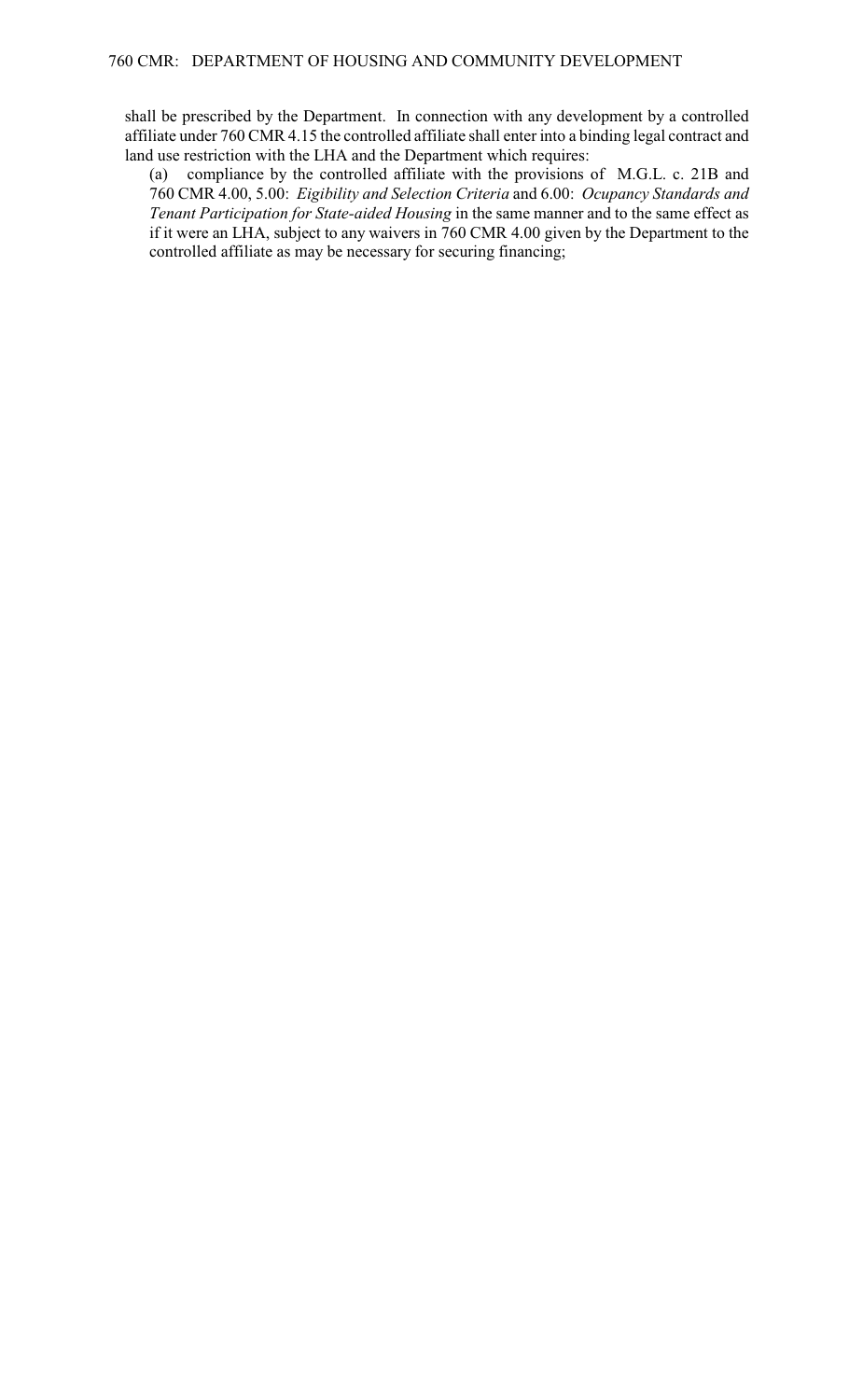#### 4.15: continued

(b) appropriate remedies for the Department, the LHA, investors and lenders in the event that the controlled affiliate fails to meet its obligations to the Department, the LHA, investors or lenders, including, but not limited to, enforcement rights by the Department over the controlled affiliate pursuant to M.G.L. c. 121B and the Department's regulations just as if the controlled affiliate were an LHA. Within 120 days of receipt of a complete application, if the Department shall find that a transfer to a controlled affiliate is reasonably necessary for securing necessary financing, shall have made the findings hereafter specified and shall find that the proposed legal documents satisfy the requirements of 760 CMR 4.15, it shall approve the transfer, and the LHA may deed the housing project and land associated therewith and necessary therefor to the controlled affiliate; and

 approval of the Department and LHA, in the event that any annual subsidy which is due or surplus cash flow; refinancing project debt; seeking alternative operating subsidy funding; (c) appropriate remedies for the controlled affiliate, investors and lenders, subject to the under a contract for financial assistance is reduced or eliminated and other financial measures to remediate the deficit are unsuccessful. Such measures shall include, when feasible: reasonable reductions in operating expenses; accessing debt service reserves, other reserves and seeking other funds to reduce project debt. Remedies shall be designed to eliminate operating deficits and may include adjustment in the target mix of incomes of resident households.

 financial plan for new units which will not be part of the housing project is sound and likely to be accomplished; and that any lien or mortgage on the land of the housing project or other (2) The Department shall not approve such an application unless it shall have found that the housing project is in need of substantial rehabilitation; that the costs of substantial rehabilitation cannot be wholly financed by the Department; that the controlled affiliate is adequately financed and properly constituted; that the LHA has effective legal control of the controlled affiliate; that the applicant has complied with the tenant participation requirements of 760 CMR  $6.09(3)(g)$ ; that the financial plan for substantial rehabilitation, including any new or replacement units, which will be part of the housing project, is sound and likely to be accomplished; that the affordable housing shall be reasonably necessary and shall be subordinate to the requirements set out in 760 CMR 4.15(1)(a).

 (3) With respect to financing, including any necessary annual subsidy payments, the LHA, the project and shall be no more than 25% of the total of both affordable housing units and market- be constructed insofar as they will not be part of the housing project. A housing project so controlled affiliate and the Department shall enter into a binding legal contract for financial assistance or an amendment to a contract for financial assistance which shall specify the financial assistance, including annual subsidy, to be given by the Department, its uses and remedies for misuse. In conjunction with a substantial rehabilitation of a housing project on land transferred to a controlled affiliate, the controlled affiliate shall be subject to the same procedures for securing approval of plans for substantial rehabilitation as if it were a housing authority. It may seek approval of new or replacement units which will become part of the low rent housing project which shall thereafter be administered as part of the project. The controlled affiliate may also seek approval of new affordable housing or new market-rate housing units which will not be a part of the housing project. Any new market-rate units shall be approved by the Department as reasonably necessary financially for the substantial rehabilitation or operation of the housing rate housing units, or such greater percentage as the Department determines is financially necessary. The requirements of 760 CMR 4.11 shall be applicable to any new housing units to rehabilitated by a controlled affiliate shall be the real property of the LHA for purposes of its exemption from real estate tax.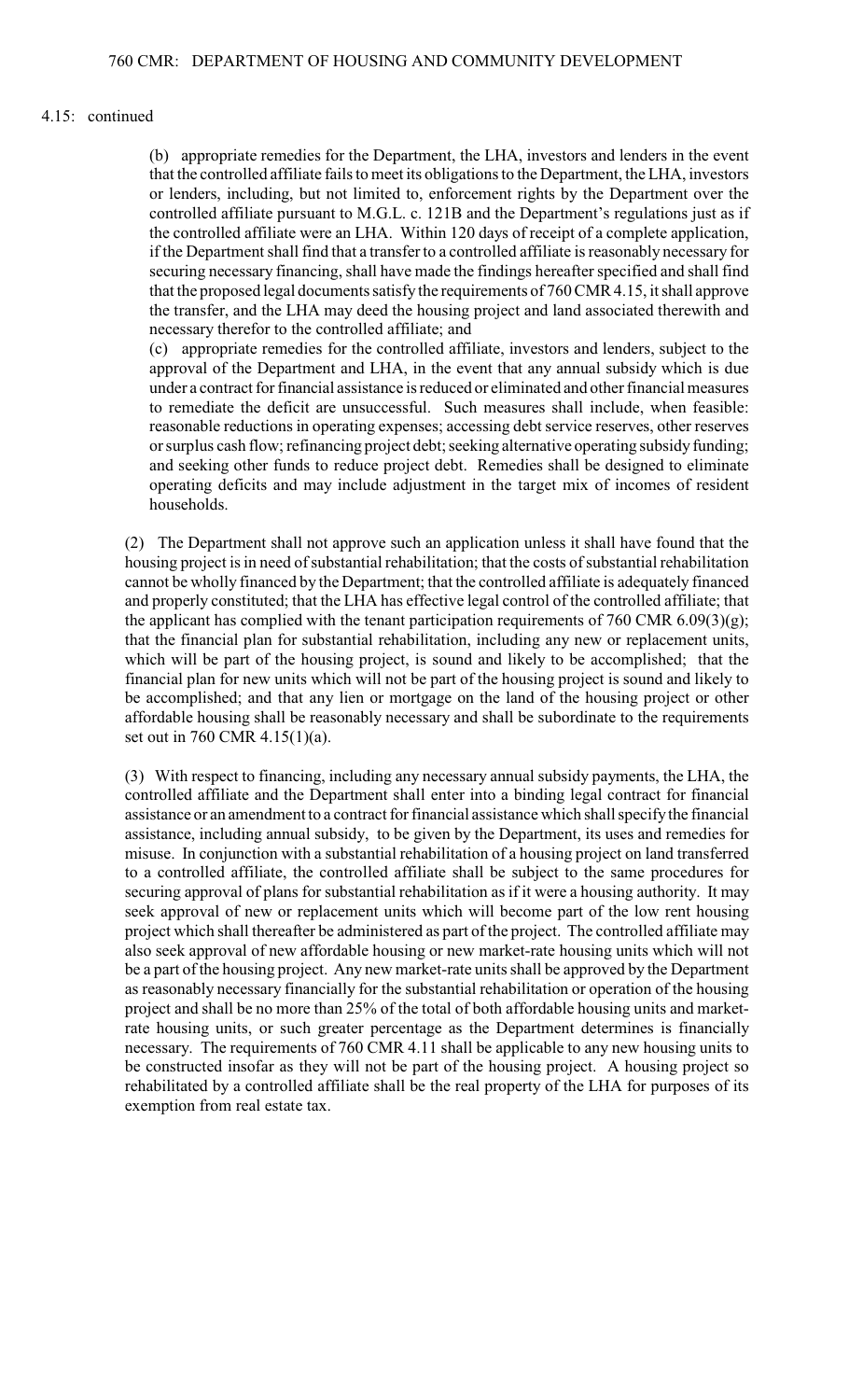# 4.16: LHA Annual Plans

(1) The Department will issue written guidance to LHAs for the planning, development, submission and implementation of Annual Plans, will offer technical support and guidance to LHAs in connection with the Annual Plan process, and will also provide LHAs with information regarding available technical support.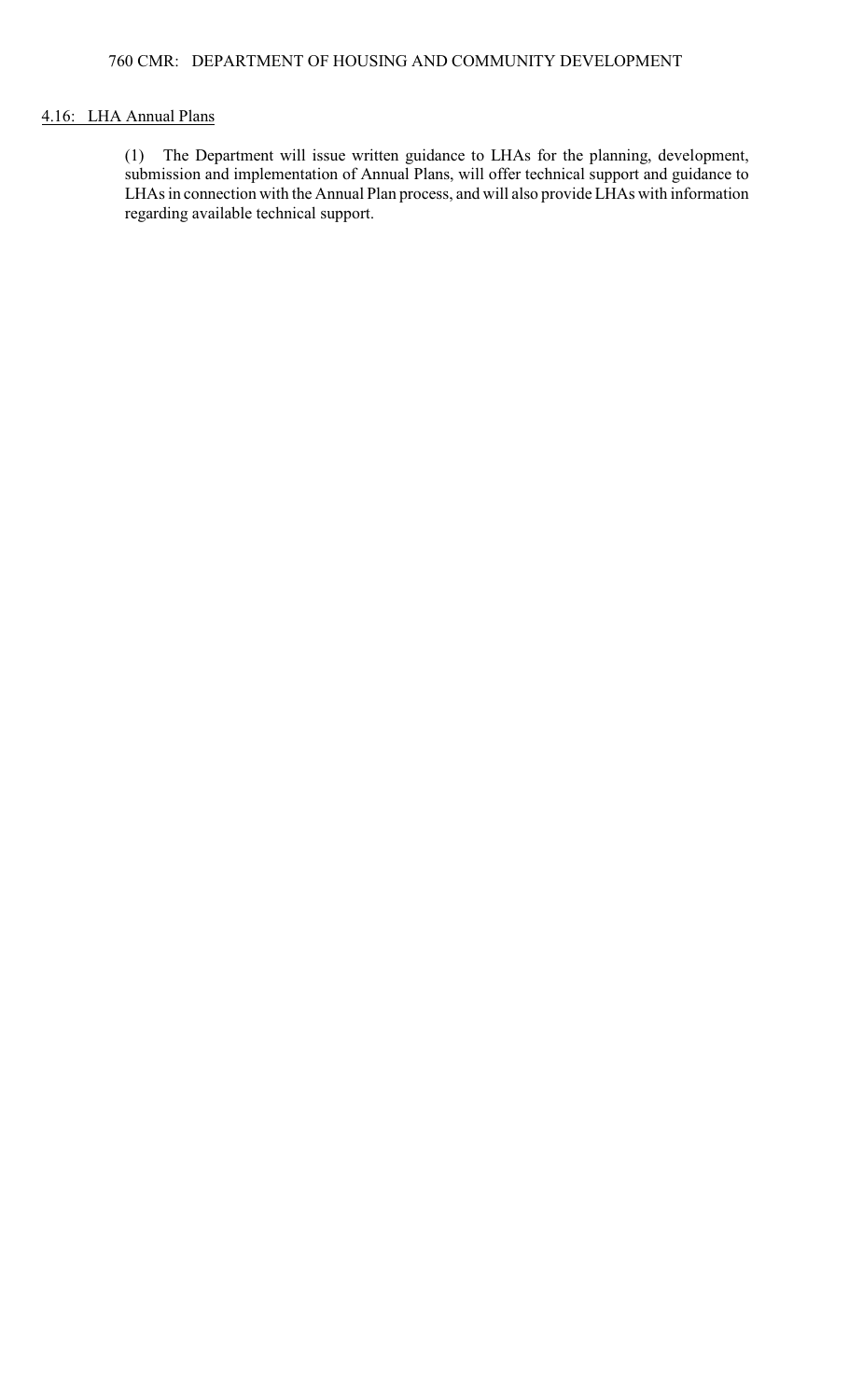#### 4.16: continued

 (2) Each LHA shall submit an Annual Plan to the Department for approval before the LHA's fiscal year end. The Annual Plan shall be developed and reviewed in accordance with Department guidelines and will include, at a minimum, the following elements:

 be available over the next five years, and the timeframe for planning and construction, based (a) Capital Improvement Plan (CIP). An updated five year Capital Improvement Plan describing how the LHA will preserve and modernize its state-aided public housing units, showing the LHA's active projects and proposed projects, the funding sources expected to on assumptions and spending rules established by the Department and in compliance with 760 CMR 11.00: *Modernization and Development of State-aided Public Housing*.

(b) Maintenance and Repair Plan. A plan describing how the LHA will utilize and prioritize its resources to address the challenges of effectively maintaining its state-aided public housing units in the coming year.

 (c) Operating Budget. A budget stating the income and costs of operating the LHA's state-aided housing programs in the coming year, including any related forms required by DHCD, which conforms to the Department's Accounting Manual and its annually-issued Budget Guidelines.

 (d) Narrative. A description of actions that it has taken during the past year in response to significant findings made by DHCD in its Monitoring Program in accordance with Department guidelines. A description of the LHA's goals and means by which it will meet or improve upon the performance-based assessment standards established by the Department in the Monitoring Program.

 (e) Policies. A list of LHA policies indicating the date of the last revision of each policy. (f) Waivers. A description of all waivers from the Department's regulations, the reason for the waiver, and the date the waiver was granted by the Department.

(g) Comments. A summary of all substantive comments received by the LHA about the Annual Plan and the LHA's responses to those comments.

(h) Other elements. The Plan shall include other elements, if any, as required by Department notices or guidelines.

(3) Corrective Action Plans. In addition to the Annual Plan elements stated above, any LHA that is required to submit a Corrective Action Plan under the Monitoring Program shall also include the Corrective Action Plan in its Annual Plan, as well as such other related material as the Department may require.

(4) The Department may, in its discretion, establish a streamlined Annual Plan format for:

(a) LHAs with more than 200 state-aided public housing units that, pursuant to the Department's most recent review under the Monitoring Program, have been determined not to be in need of corrective action; or

 (b) LHAs with fewer than 200 state-aided public housing units that have not been designated as "chronically poor performing" under the Monitoring Program.

LTO and Resident Participation. Each LHA shall comply with the requirements of 760 CMR 6.09: *Tenant Participation* and any additional written guidance issued by the Department with respect to LTO and resident participation in its Annual Plan review and comment process.

 (6) Public Notice, Hearing and Comment. The LHA's Board or similar governing body shall conduct a public hearing to invite public review and comment on the Annual Plan. The hearing must be conducted at a location that is convenient to the residents served by the LHA after the following public notice has been given:

(a) At least 45 days before the hearing is to take place, the LHA shall publish a notice that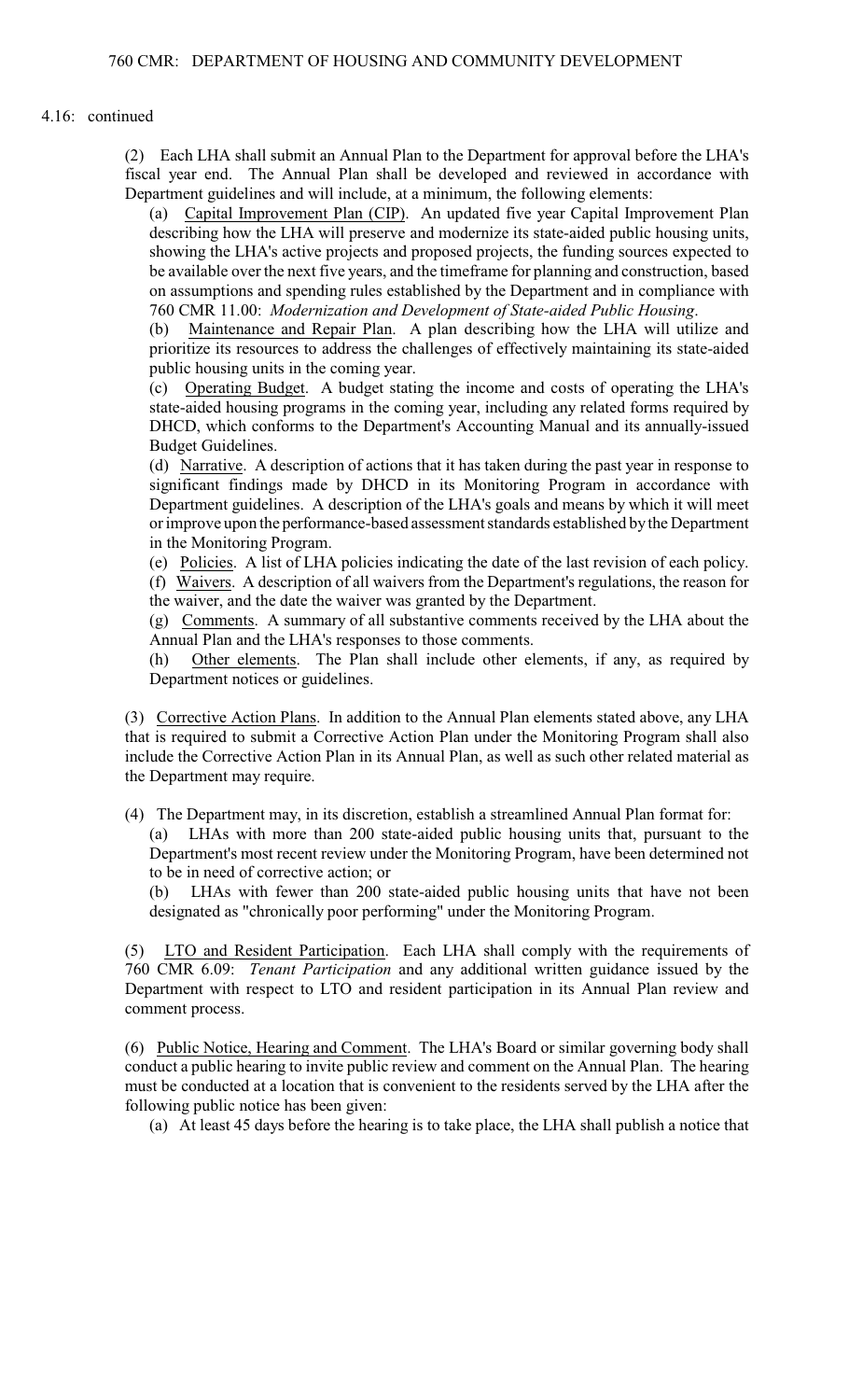a public hearing will take place on the Annual Plan, including the date, time and location of the hearing, and stating the agenda items that will be covered at the hearing, including, but not limited to, the proposed operating budget, the proposed CIP, and the LHA's specific plan to meet or improve upon the results of its Monitoring Program review.